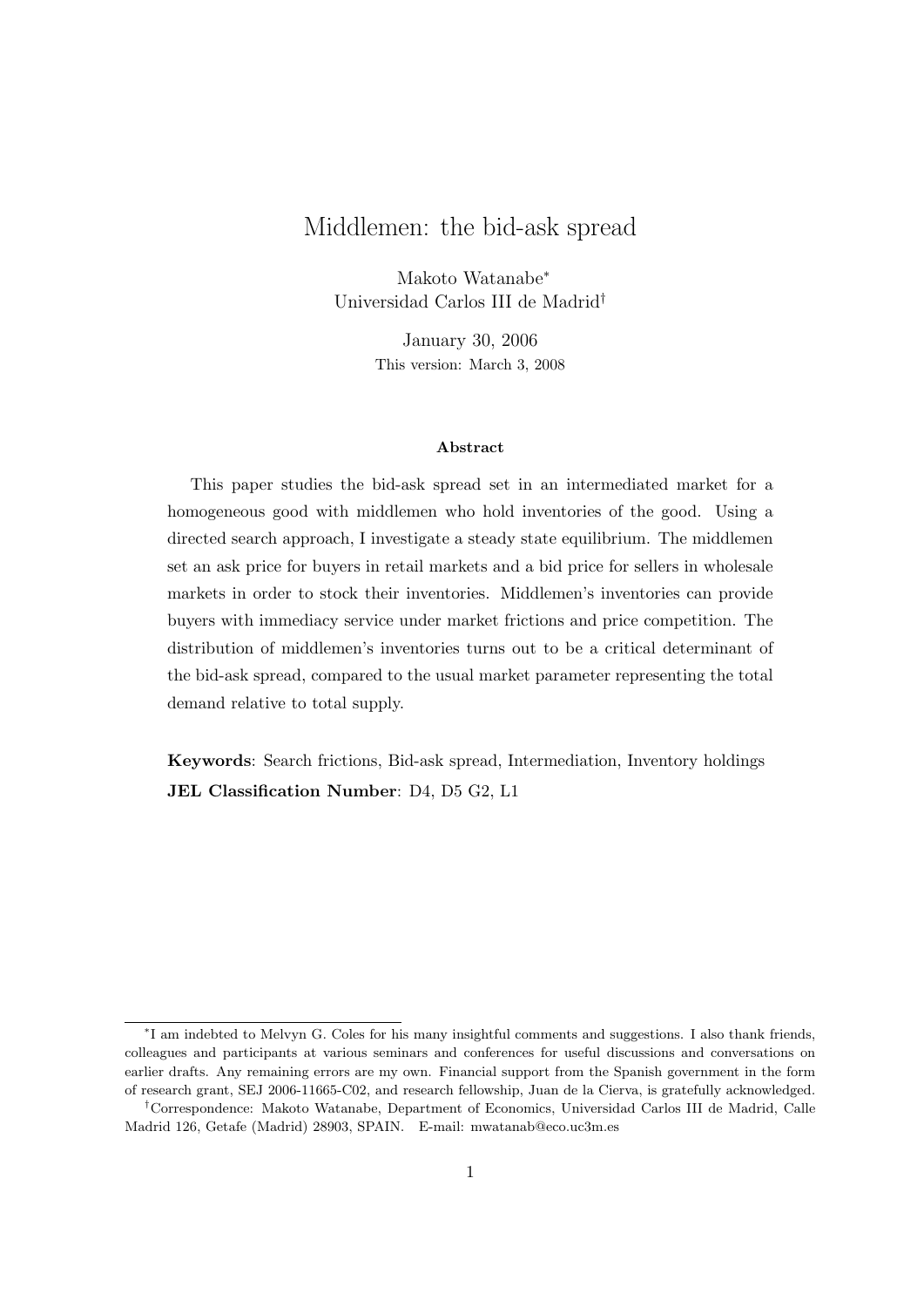## 1 Introduction

Recent developments in the directed search literature provide a rich set of tools to study the functioning of market economies.<sup>1</sup> Unlike in the traditional random meeting approach, directed search equilibrium incorporates: (i) price competition among sellers so that individual sellers can influence the search-purchase behaviors of buyers through prices; (ii) buyers' choice of where to search so that the meeting rate between buyers and sellers is determined endogenously. This approach can place the extent of competition at the center of studying market behaviors and the implication of market frictions.

The objective of this paper is to study the bid-ask spread set in intermediated markets. Using a standard directed search approach, I consider an economy in which there exist middlemen who hold inventories of a homogeneous good. The middlemen are specialized in buying and selling, and their inventories enable them to stand ready to serve many buyers at a time. They set an ask price for buyers in retail markets and a bid price for sellers in wholesale markets. The gap between these two prices determines a sort of price markup called the bid-ask spread that arises due to the presence of market frictions.

To be specific, I consider an infinite horizon model in which each period consists of two sub-periods. In the first sub-period, retail markets are open where buyers can search for a good. In the second sub-period, wholesale markets are open where middlemen can restock their inventories from sellers who still hold the good. Retail markets are operated by both middlemen and sellers, while wholesale markets are operated only by sellers. Borrowing from a setup recently proposed by Lagos and Wright (2005), which is now familiar in the monetary economics literature, I assume that the retail markets are frictional but the wholesale markets are frictionless. Focussing my attention on a steady state, I investigate a directed search equilibrium in which: (i) buyers are indifferent between searching in the sellers' market where the price is low and the likelihood of finding the good is low, and in the middlemen' market

<sup>1</sup>See, for example, Accemoglu and Shimer (1999), Albrecht, Gautier and Vroman (2006), Burdett, Shi and Wright (2001), Coles and Eeckhout (2003), Faig and Jerez (2005), Julien, Kennes, and King (2000), McAfee (1993), Moen (1997), Montogomery (1991), Peters (1991), and Shi (2002ab).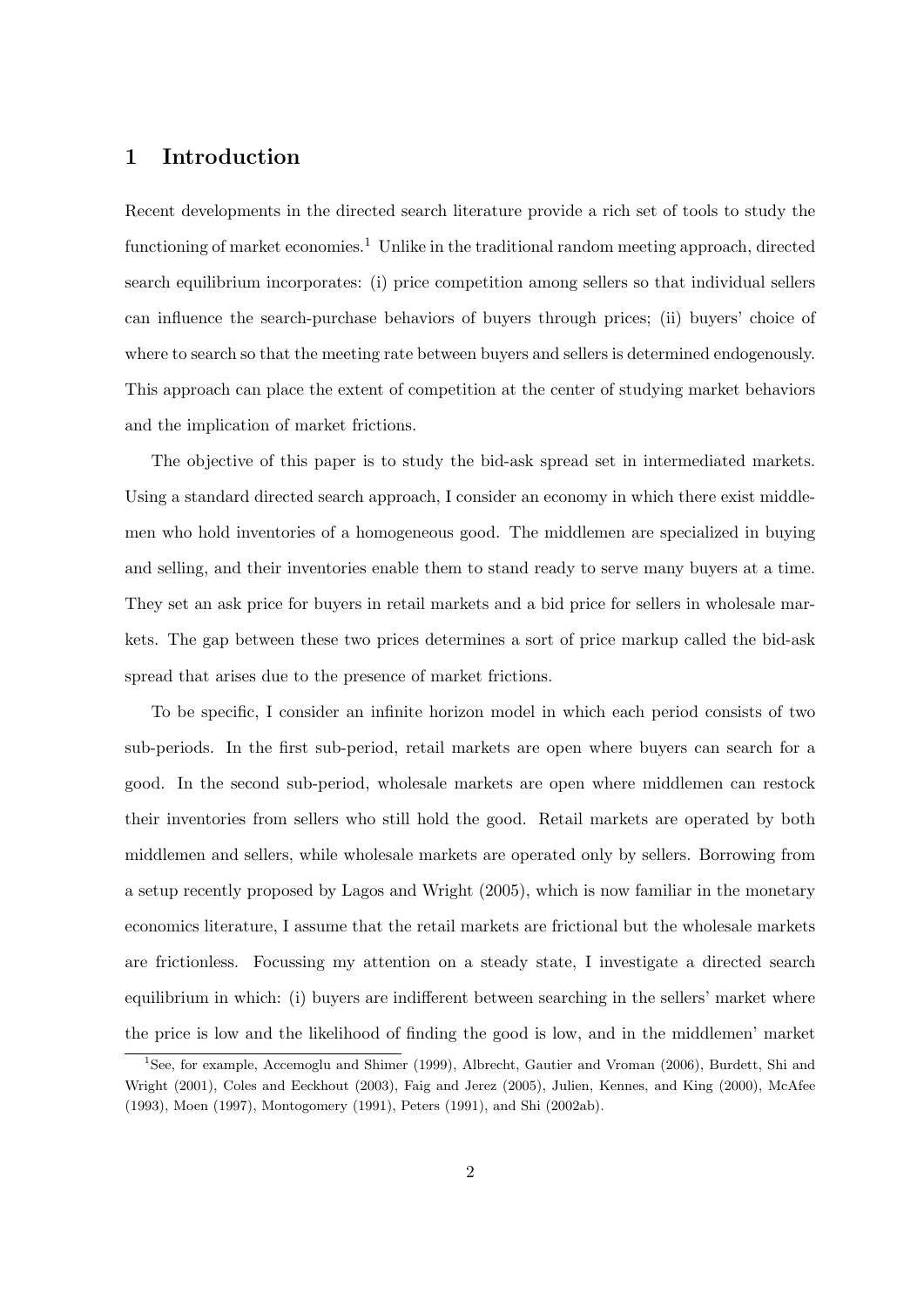where both the price and the likelihood are high; (ii) sellers are indifferent between selling to buyers in the frictional retail market at a higher price with a risk of not clearing out their stocks, and selling to middlemen in the frictionless wholesale markets at a lower price with no risk of unsold goods.

At such an equilibrium, the retail price of sellers is smaller than the retail price of middlemen and is greater than the wholesale price. This means, the retail price in the sellers' private market lies within the bid-ask spread of middlemen. This occurs because the middlemen's inventory can provide buyers with a high meeting rate under market frictions, thereby the ask price of middlemen includes a premium for immediacy service to buyers and the bid price includes a premium charged to sellers for guaranteed sale. Further, the bid-ask spread increases with the number of middlemen because it leads to a greater amount of competition in retail markets. This result is driven by the market-tightness effect due to an increase in the total supply that is standard in the directed/competitive search literature.

An increase in inventories of middlemen implies a larger total supply but its effects on the bid-ask spread are not uniform. In addition to the usual market-tightness effect, there are two important effects in our equilibrium. On the one hand, a larger inventory maintained by middlemen creates a demand effect that induces more buyers to search in the middlemen's market rather than in the sellers' market. This effect implies a larger premium of middlemen' inventories, and a lower likelihood of sellers' success in the private market. Therefore, the demand effect of middlemen's inventories pushes up the ask price and pushes down the bid price, thus increases the bid-ask spread. On the other hand, as the inventory of middlemen grows it is less likely that out-of-stock situation occurs for the individual middlemen. This effect, which shall be referred to as a stock-out effect, implies a downward pressure on the ask price (and hence on the bid-ask spread), since buyers know that the unsold inventories yield a lower value to the middlemen. These two conflicting effects cause a non-monotonic response of the bid-ask spread to changes in the inventory of middlemen.

Using a simulation approach I investigate the quantitative importance of these effects. Four robust results are obtained: (i) the demand effect is dominant for relatively small inventories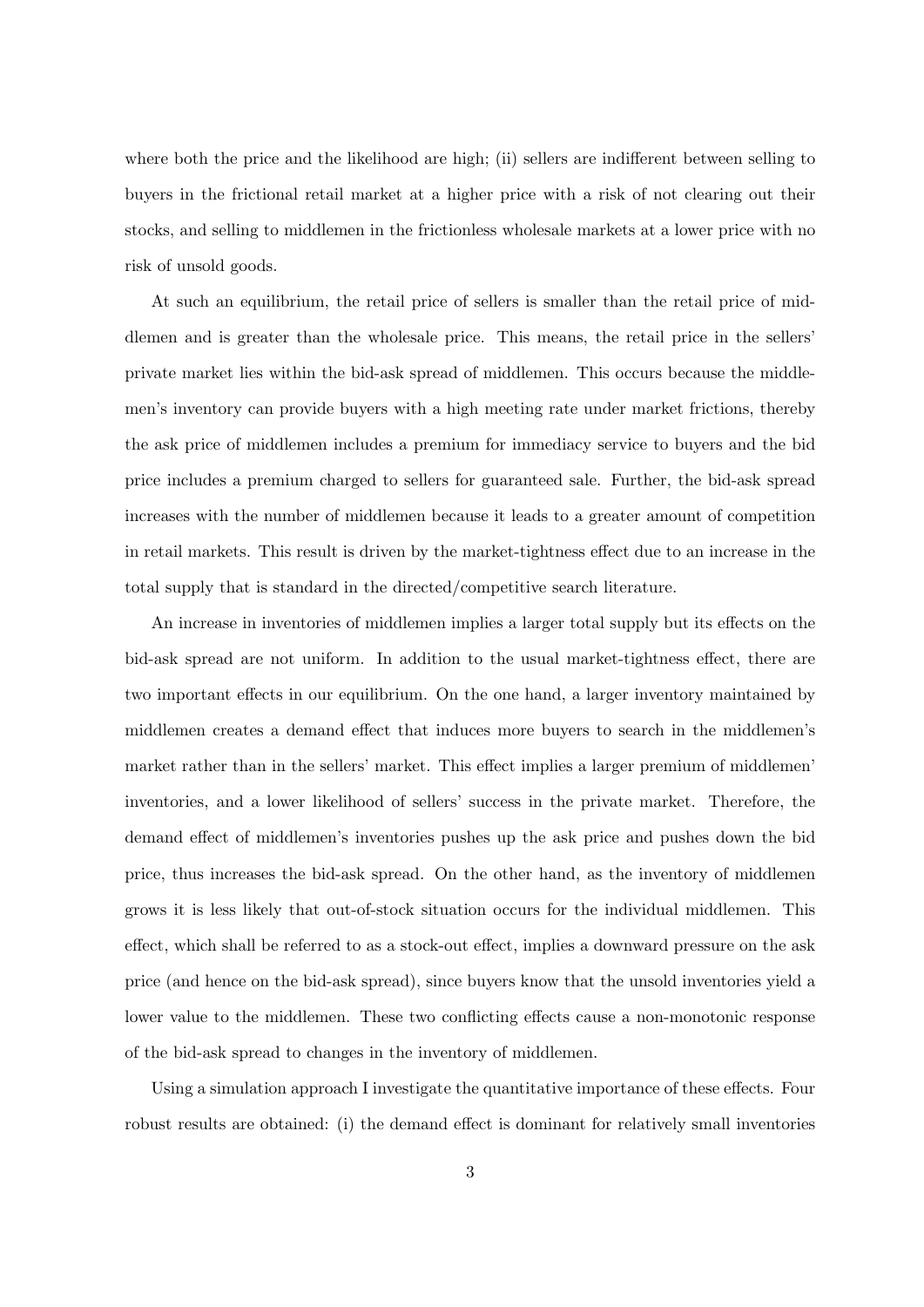whereas the stock-out effect is dominant for relatively large inventories; (ii) with fixed supply in the middlemen's market, many middlemen, each with few inventories lead to a relatively wider bid-ask spread than few middlemen, each with many inventories; (iii) the stock-out effect accounts for a significantly large part of the reductions in the bid-ask spread in response to increases in inventories; (iv) the bid-ask spread is relatively more sensitive to the distribution of middlemen's inventories than to the population of buyers and sellers. In short, one can conclude that middlemen's inventories affect the bid-ask spread more significantly than the usual market parameter representing the total demand relative to total supply does, due to the demand effect and the stock-out effect.

In the current literature of middlemen, there are two approaches that use random meeting models that are related to my work. One approach is used in Rubinstein and Wolinsky (1987), Li (1998), Shevichenko (2004) and Masters (2007) which emphasize middlemen's high meeting rates, but do not consider price competition among middlemen. In the other approach used in Spulber (1996), Rust and Hall (2003), Hendershott and Zhang (2006) and Loertscher (2007), price competition is emphasized as the middlemen's main role of market-makings, but the meeting rate is exogenous. Watanabe (2006) presents a simple directed search model which allows for both price competition and an endogenous high meeting rate of middlemen. However, as it is altered to myopic agents, the equilibrium established in that paper confines itself to a constant continuation value of buyers not trading and zero wholesale price, thus these elements are not taken into account in the equilibrium price formation. That paper is therefore less suitable to provide novel insights into the bid-ask spread set in intermediated markets, which is the main issue in the current paper.

The rest of the paper is organized as follows. Section 2 shows the existence and uniqueness of a steady state equilibrium. Section 3 provides a characterization of the bid-ask spread of middlemen. Section 4 concludes.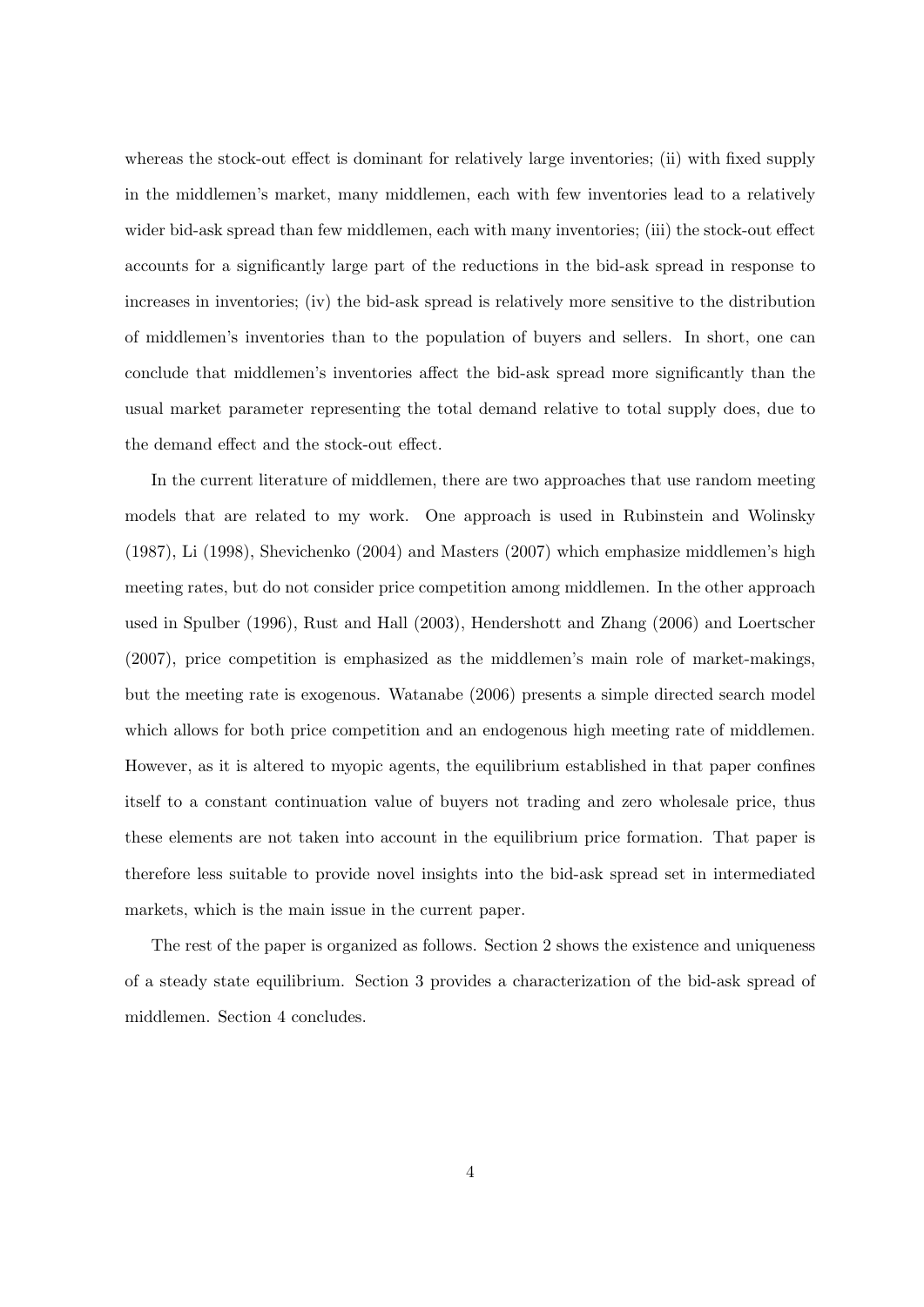## 2 Model

Consider an economy that has a continuum of buyers, sellers and middlemen, referred to using an index  $b$ , s and  $m$ , respectively. Time is discrete and lasts forever. Each period is divided into two subperiods. During the first subperiod, a retail market is open for a homogeneous good to buyers. There are search frictions which I describe in detail below. In the retail market, each buyer wishes to obtain one unit of the good while each seller holds  $k_s = 1$  unit and each middleman holds  $k_m \geq 1$  units of the good. If a buyer successfully purchases the good at a price p, then he obtains a period utility  $1 - p$  and exits the market. Otherwise he receives zero utility at that period and enters the next period. A seller or middleman who sells  $z$  units at a price  $p$  obtains profit  $zp$  per period during the first subperiod.

After the retail market is closed, another market opens during the second subperiod. This market is a wholesale market where middlemen can restock their units to sell for the future retail markets. Sellers can sell to one of the middlemen if they still hold the good. In contrast to the retail market, there are no search frictions in the wholesale market. The period is then repeated infinitely. While buyers and sellers leave the market once they complete the trade, middlemen are active all the periods. Agents discount future payoffs at a rate  $\beta \in [0,1)$  across periods, but there is no discounting between the two sub-periods.

The environment in each retail market is the same as in the standard directed search models (see for example Burdett, Shi, and Wright (2001)). It can be described as a simple two-stage game. In the first stage, sellers and middlemen post simultaneously a price which they are willing to sell at given the capacity. Observing the prices and capacities, buyers simultaneously decide which seller or middleman to visit in the second stage. If more buyers visit a seller or middleman than its capacity, then the good or goods are allocated randomly. Assuming buyers cannot coordinate their actions over which seller or middleman to visit, I study a symmetric equilibrium where all buyers use the identical mixed strategy for any configuration of the announced prices. Further, I focus my attention on a steady-state equilibrium where entry of buyers and sellers are exogenous, and the population of agents and the capacity of middlemen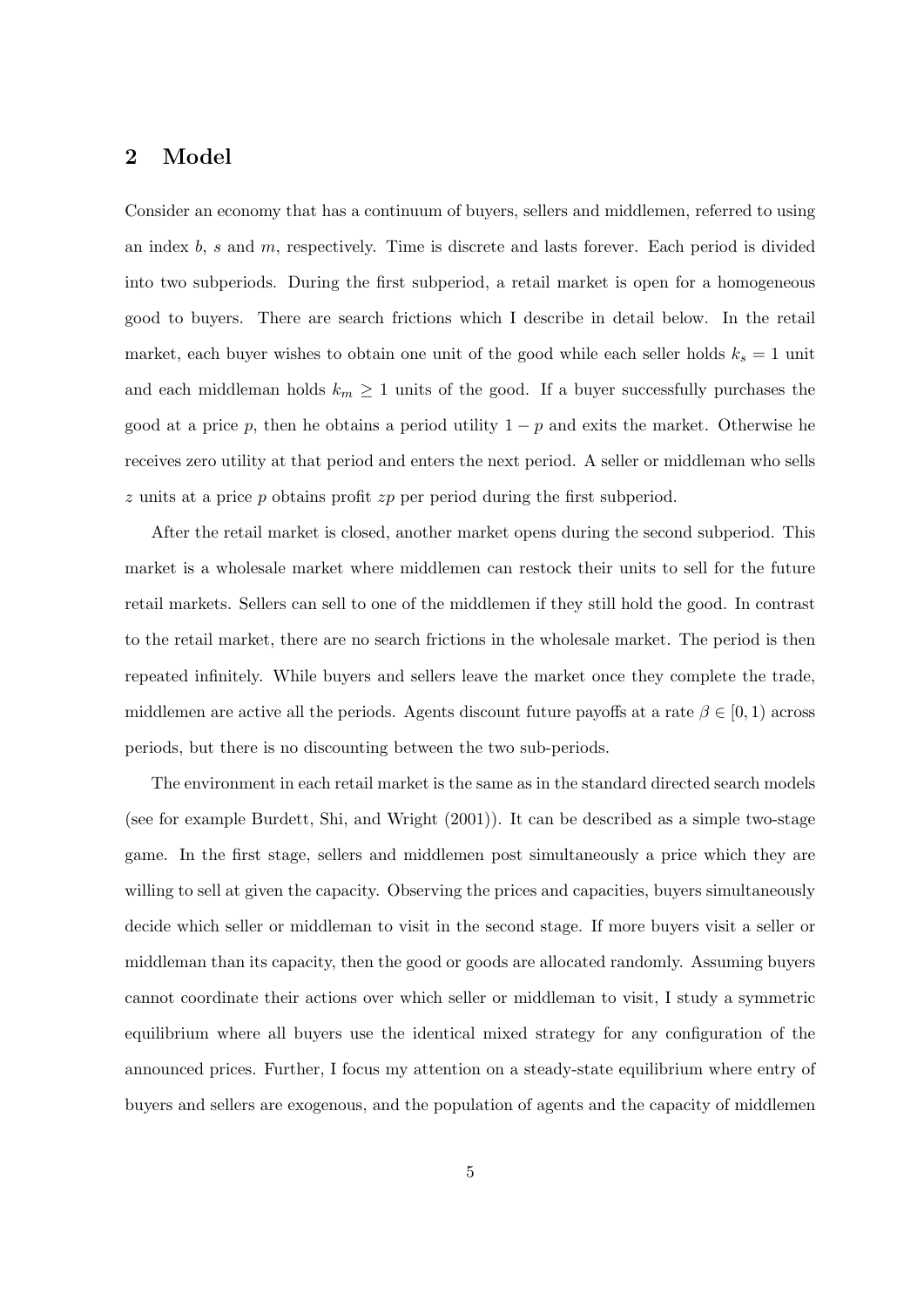$k_m$  are constant over time.<sup>2</sup> In such an equilibrium, all sellers post the identical price  $p_s$  and all middlemen post the identical price  $p_m$  every period. In any given period each seller or middleman is characterized by an expected queue of buyers, denoted by  $x$ . The number of buyers visiting a given seller or middleman who has expected queue  $x$  is a random variable, denoted by n, which has the Poisson distribution  $\text{Prob}(n = k) = \frac{e^{-x}x^k}{k!}$  $\frac{f^{x}x^{\kappa}}{k!}$ . In a symmetric equilibrium where  $x_i$  is the expected queue of buyers at i, each buyer visits some seller (and some middleman) with probability  $\frac{S}{B}x_s$  (and  $\frac{M}{B}x_m$ ) with assigning an equal probability to each seller (and each middleman), where  $B, S, M$  denote the measure of buyers, sellers and middlemen, respectively. They should satisfy the adding-up restriction,

$$
Mx_m + Sx_s = B,\t\t(1)
$$

requiring that the number of buyers at all sellers and middlemen equal to the total number of buyers each period. Finally, the stationarity requires that middlemen restock the identical units from the sellers for all the periods so that they hold  $k_m \geq 1$  units at the beginning of every period. This is possible as long as it holds in any given period that

$$
Mx_m\eta(x_m, k_m) \le S(1 - x_s\eta(x_s, 1))\tag{2}
$$

where  $x_m \eta(x_m, k_m)$  represents the number of sales by a middlemen at the retail market and  $S(1-x_s\eta(x_s,k_1))$  the number of sellers at the wholesale market. Each period the total restocking units by middlemen must be no greater than the available units.

Buyers' directed search Assuming for the moment the existence of a symmetric equilibrium, the following lemma gives the buyer's probability of being served by a supplier who has capacity  $k_i$ , denoted by  $\eta(x_i, k_i)$ . The derivation is given in Watanabe (2006).

<sup>2</sup>To guarantee the existence of a steady state, if a buyer (or seller) leaves the market, then assume that another buyer (or seller) enters the market instantly. With a homogeneous agents setup, this is the simplest way to describe a market equilibrium. With heterogeneous agents setups, the other specifications of exogenous inflows of agents are considered in the marriage matching and labor force mobility literature. See Burdett and Coles (1999).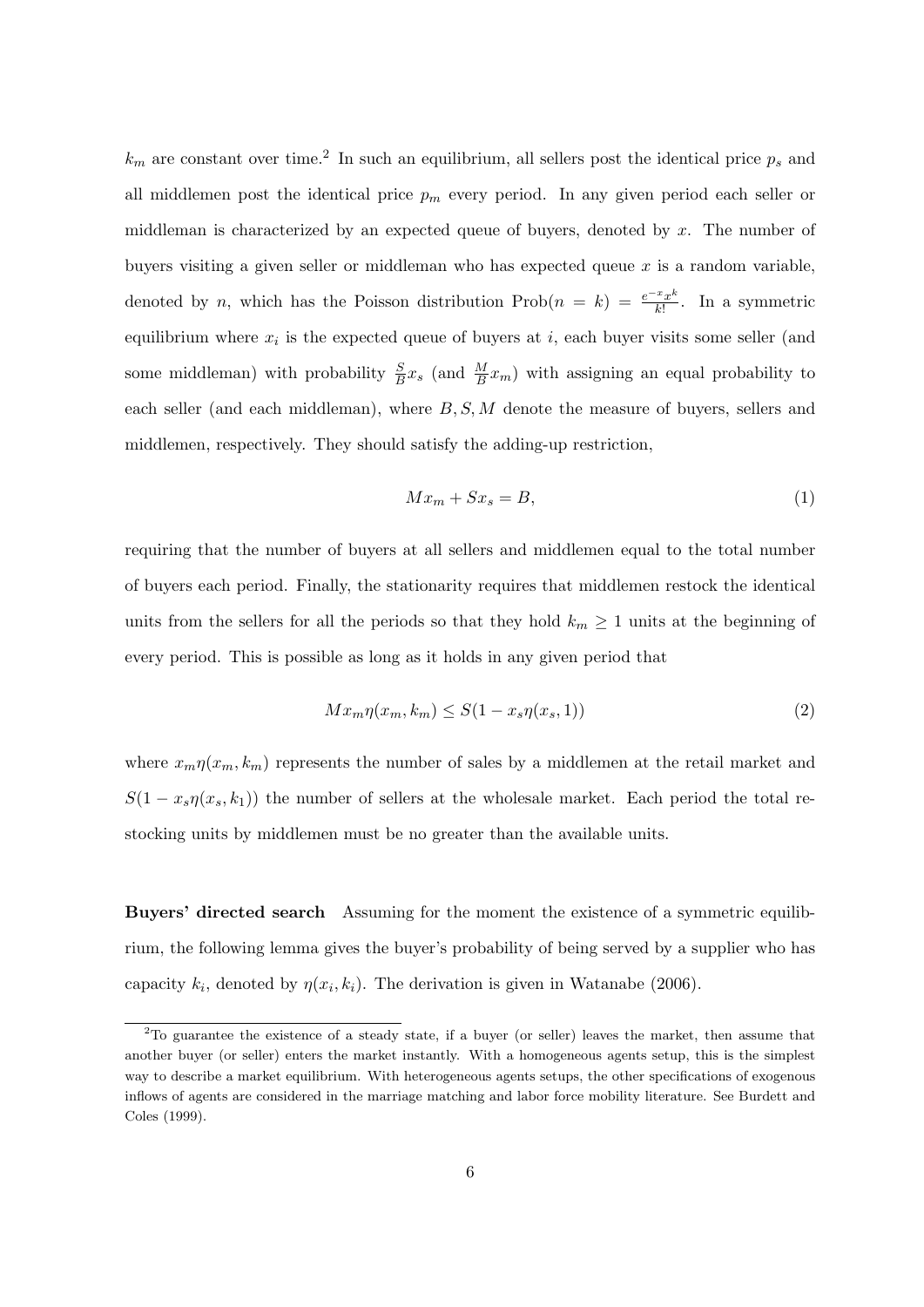**Lemma 1** Given  $x_i > 0$  and  $k_i \geq 1$ , the buyer's probability of obtaining a good from a supplier i that has  $k_i$  units of the goods,  $\eta(x_i, k_i)$ , is given by the following closed form expression.

$$
\eta(x_i, k_i) = \frac{\Gamma(k_i, x_i)}{\Gamma(k_i)} + \frac{k_i}{x_i} \left( 1 - \frac{\Gamma(k_i + 1, x_i)}{\Gamma(k_i + 1)} \right)
$$

where  $\Gamma(k) = \int_0^\infty t^{k-1} e^{-t} dt$  and  $\Gamma(k, x) = \int_x^\infty t^{k-1} e^{-t} dt$ .  $\eta(\cdot)$  is strictly decreasing (increasing) in  $x_i$  (in  $k_i$ ) and satisfies  $\eta(x_s, 1) = (1 - e^{-x_s})/x_s$ .

Given  $\eta(\cdot)$  described above, I now characterize the expected queue of buyers. In any equilibrium where  $V_b$  is the value of being a buyer, should a seller or a middleman deviate by setting price p in a period, the expected queue of buyers denoted by  $x(p, \cdot)$  satisfies

$$
V^{b} = \eta(x(p, \cdot), k_{i}) (1 - p) + (1 - \eta(x(p, \cdot), k_{i})) \beta V^{b}.
$$
 (3)

A buyer choosing p is served with probability  $\eta(x(p, \cdot), k_i)$  in which case he obtains per-period utility  $1 - p$ . If not served by the seller or middleman then the buyer enters the next period and obtains the discounted value  $\beta V^b$ . The situation is the same for all the other buyers. (3) is an implicit equation that determines  $x(p, \cdot) = x(p, k_i \mid V^b) \in (0, \infty)$  as a strictly decreasing function of p given  $\beta$ ,  $k_i$  and  $V^b$ .

Optimal pricing Given the directed search of buyers described above, the next step is to characterize the equilibrium retail prices. Denote by  $V^s$  the value of being a seller. Suppose that middlemen can restock their units at price  $\beta V^s$  in the wholesale market where the sellers are just indifferent between selling (leaving the market) and not selling (remaining in the market). Then in any equilibrium where  $V^b$  and  $V^s$  are the value of a buyer and a seller, respectively, the optimal price of a seller who has a capacity  $k_s = 1$ , denoted by  $p_s(V^b, V^s)$ , satisfies

$$
p_s(V^b, V^s) = \operatorname{argmax}_p \left[ x(p, 1 \mid V^b) \eta(x(p, 1 \mid V^b), 1) p + (1 - x(p, 1 \mid V^b) \eta(x(p, 1 \mid V^b), 1)) \beta V^s \right]
$$

as the seller sells its good at price p with probability  $x(p, 1) \eta(x(p, 1))$ , and is otherwise guaranteed  $\beta V^s$  in the wholesale market. Similarly, the optimal price of a middleman who has capacity  $k_m \geq 1$  is given by

$$
p_m(V^b, V^s) = \operatorname{argmax}_p \left[ (p - \beta V^s) x(p, k_m \mid V^b) \eta(x(p, k_m \mid V^b), k_m) \right]
$$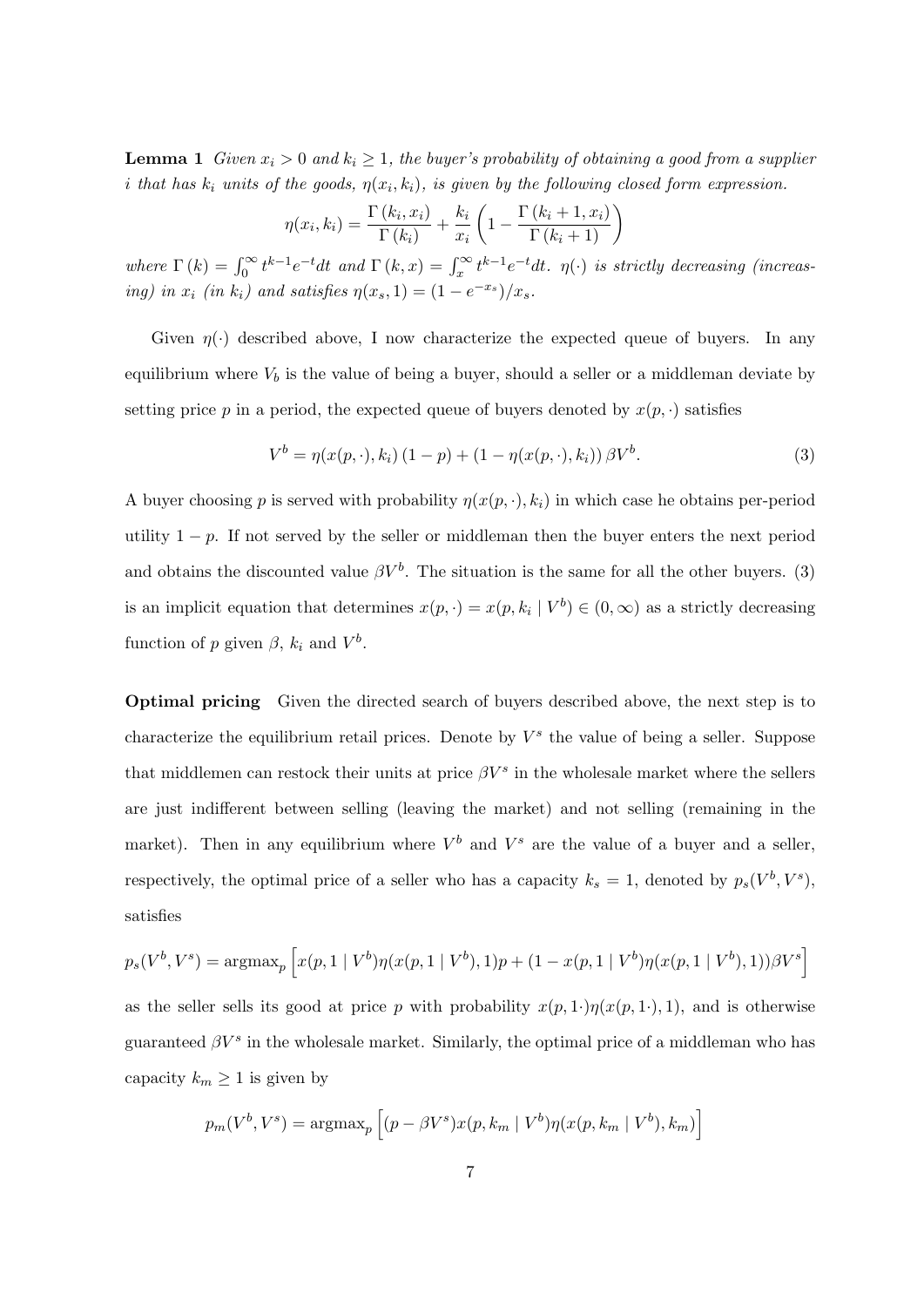where  $x(p, k_m \cdot) \eta(x(p, k_m \cdot), k_m)$  represents the expected number of sales (by law of large number), and the middleman restocks at price  $\beta V^s$  in the wholesales market.

Substituting out p using (3),  $p = 1 - \frac{1-(1-\eta(\cdot))\beta}{n(\cdot)}$  $\frac{(-\eta(\cdot))\beta}{\eta(\cdot)}V^b$ , the objective function of a seller or a middleman denoted by  $\Pi_s(x)$  or  $\Pi_m(x)$  can be written as

$$
\Pi_s(x) = x\eta(x, 1) - x(1 - (1 - \eta(x, 1))\beta)V^b + (1 - x\eta(x, 1))\beta V^s
$$
  

$$
\Pi_m(x) = x\eta(x, k_m) - x(1 - (1 - \eta(x, k_m))\beta)V^b - x\eta(x, k_m)\beta V^s
$$

where  $x = x(p, k_i | V^b)$  satisfies (3). The first-order condition is

$$
\frac{\partial \Pi_i(x)}{\partial x} = \left(\eta(x, k_i) + x \frac{\partial \eta(x, k_i)}{\partial x}\right) (1 - \beta(V^b + V^s)) = 0
$$

for both  $i = s, m$ .<sup>3</sup> By rearranging it using (3) and  $\frac{\partial \eta(x, k_i)}{\partial x} = -\frac{k_i}{x^2} \left(1 - \frac{\Gamma(k_i+1, x)}{\Gamma(k_i+1)}\right)$ , one can obtain the optimal price of the seller (if  $i = s$ ) or the middleman (if  $i = m$ ),

$$
p_i(V^b, V^s) = \varphi^i(x, k_i)(1 - \beta V^b) + (1 - \varphi^i(x, k_i))\beta V^s
$$
  
\nwhere 
$$
\varphi^i(x, k_i) \equiv -\frac{\partial \eta(x, k_i)/\partial x}{\eta(x, k_i)/x} = \frac{k_i \left(1 - \frac{\Gamma(k_i + 1, x)}{\Gamma(k_i + 1)}\right)}{x\eta(x, k_i)}.
$$
 (4)

#### Existence and uniqueness of steady-state equilibrium

**Definition 1** Given the population parameters  $B, S, M$ , the initial endowments  $k_i$ ,  $i = s, m$ , and the discount factor  $\beta$ , a steady state equilibrium is a set of expected values  $\{V^j\}$  for  $j = b, s, m$ , and market outcomes  $\{x_i, p_i\}$  for  $i = s, m$  such that:

- 1. Buyers' directed search satisfies  $(1)$  and  $(3)$ ;
- 2. Sellers' and middlemen's retail price satisfy the first-order conditions (4) for  $i = s, m$ ;
- 3. Middlemen restock their units from sellers at the end of each period at price  $\beta V^s$ . The middlemen's restocking satisfies the steady state condition  $(2)$ ;
- 4. Agents have rational expectations.

$$
\frac{\partial^2 \Pi_i(x)}{\partial x^2} = -\frac{x^{k_i - 1} e^{-x}}{\Gamma(k_i)} (1 - \beta(V^b + V^s)) < 0.
$$

<sup>&</sup>lt;sup>3</sup>The second-order condition is satisfied as it holds that for both  $i = s, m$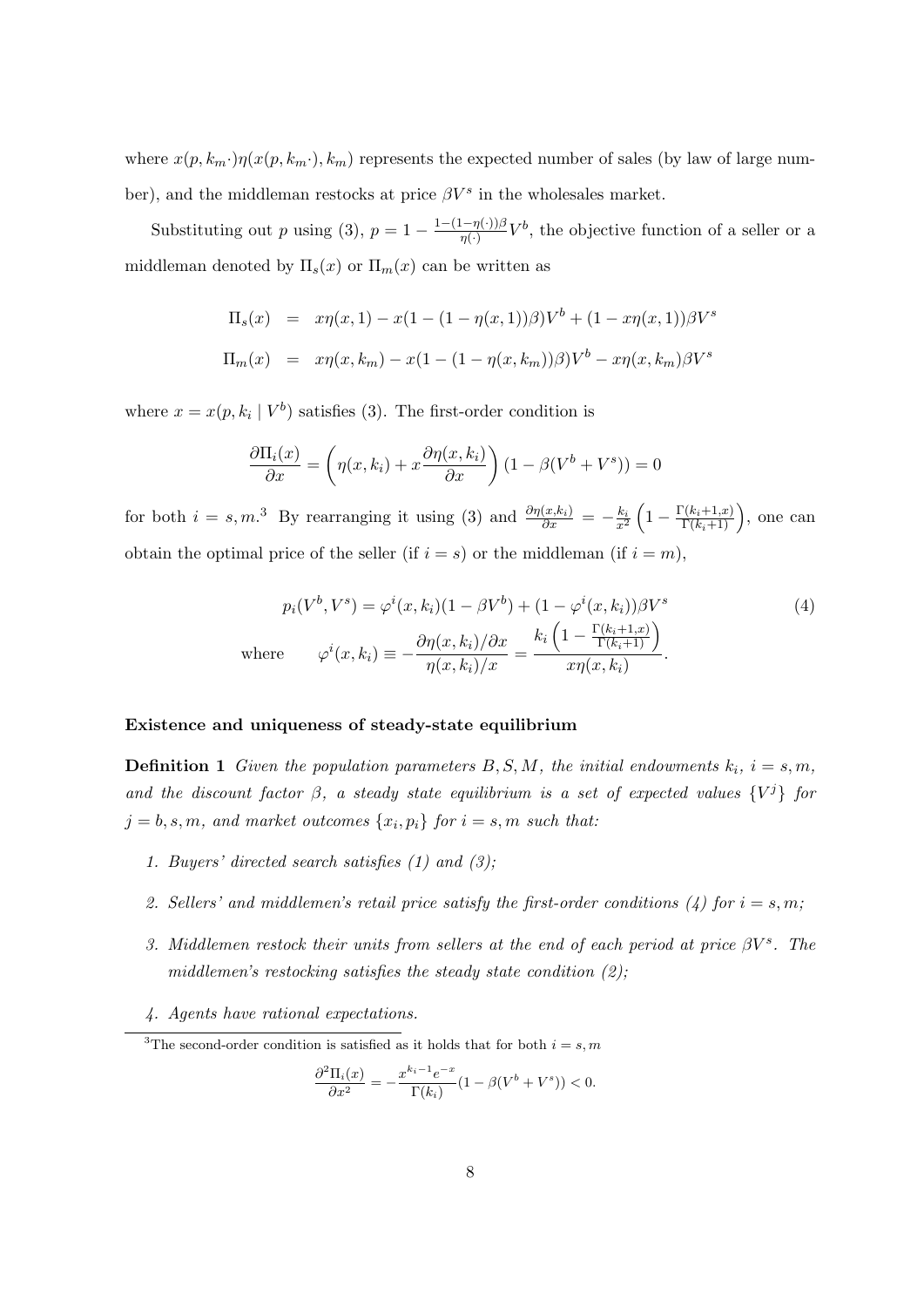The analysis above has established the equilibrium prices  $p_i(V^b, V^s)$  given  $V^b$  and  $V^s$ . Equilibrium implies buyers are indifferent between any of the equilibrium prices  $p_i = p_i(V_b, V_s)$ ,  $i = s, m$ , leading to

$$
V^{b} = \eta(x_s, 1)(1 - p_s) + (1 - \eta(x_s, 1))\beta V^{b}
$$
\n(5)

$$
= \eta(x_m, k_m)(1 - p_m) + (1 - \eta(x_m, k_m))\beta V^b, \tag{6}
$$

where  $x_i = x(p_i, k_i \mid V^b)$  is the equilibrium queue of buyers at  $i = s, m$ . Buyers then successfully purchase the good from the seller or middleman with probability  $\eta(x_i, k_i)$  each period. The value of sellers and middlemen are given by

$$
V^{s} = x_{s} \eta(x_{s}, 1)p_{s} + (1 - x_{s} \eta(x_{s}, 1))\beta V^{s}
$$
\n(7)

$$
V^{m} = x_{m} \eta(x_{m}, k_{m}) (p_{m} - \beta V^{s})/(1 - \beta), \qquad (8)
$$

respectively. Middlemen restock at wholesale price  $\beta V^s$  each period and sellers are indifferent between selling and not selling at that price. To guarantee the existence of an equilibrium, the set of parameters that satisfy (2) should be identified. To see this, it is important to observe that indifference conditions (5) and (6) can be reduced to the following simple form: applying (4) for  $i = s$  to (5) with a rearrangement,

$$
\frac{V^b}{1-\beta V^s} = \frac{\eta(x_s,1)(1-\varphi^s(x_s,1))}{1-\beta(1-\eta(x_s,1))-\beta\eta(x_s,1)\varphi^s(x_s,1)} = \frac{e^{-x_s}}{1-\beta(1-e^{-x_s})};
$$

similarly, applying (4) for  $i = m$  to (6) with a rearrangement,

$$
\frac{V^b}{1-\beta V^s} = \frac{\eta(x_m, k_m)(1-\varphi^m(x_m, k_m))}{1-\beta(1-\eta(x_m, k_m))-\beta\eta(x_m, k_m)\varphi^m(x_m, k_m)} = \frac{\frac{\Gamma(k_m, x_m)}{\Gamma(k_m)}}{1-\beta\left(1-\frac{\Gamma(k_m, x_m)}{\Gamma(k_m)}\right)};
$$

these two equations imply

$$
\frac{\Gamma(k_m, x_m)}{\Gamma(k_m)} = e^{-x_s}.\tag{9}
$$

As the adding-up restriction (1) and the indifference condition (9) identify a unique allocation  $x_s, x_m > 0$  (see the proof of Theorem 1), the steady state condition (2) imposes a parameter restriction on  $k_m$ , B, S, M, but not on the discount factor  $\beta$ . Given this parameter restriction, to find an equilibrium is now reduced to a standard fixed point problem.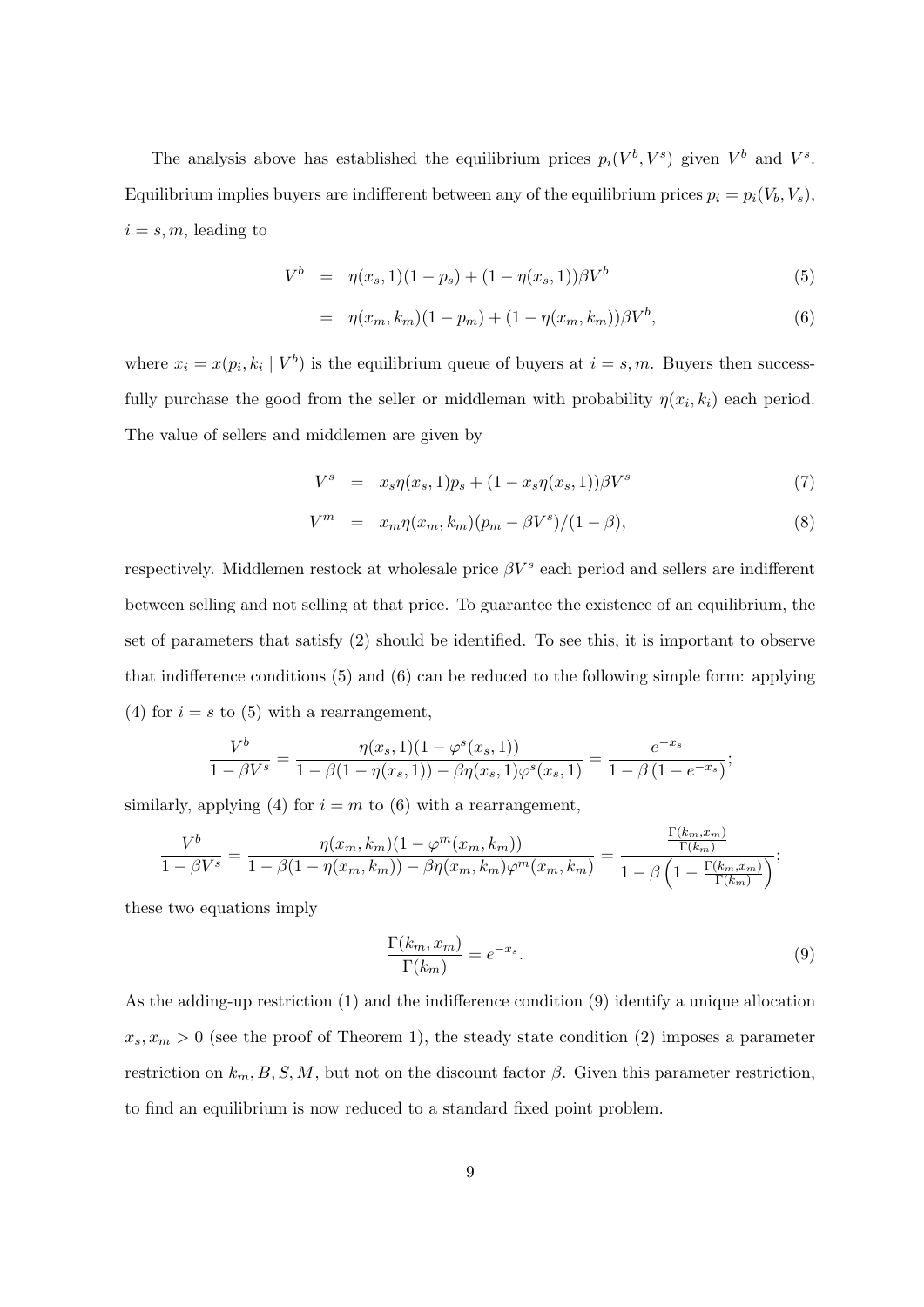**Theorem 1 (Steady state equilibrium)** For any  $\beta \in [0,1)$ , a steady state equilibrium exists and is unique, satisfying  $V^b \in (0,1)$ ,  $x_i \in (0,\infty)$ ,  $p_i \in (0,1)$ , and  $V^i \in (0,k_i)$ ,  $i = s, m$ , given that for all  $B, M \in (0, \infty)$ :

- 1. if  $S \in [B,\infty)$ , the steady state condition (2) holds for all  $k_m \geq 1 \in \mathbb{Z}_+$ ;
- 2. if  $S \in [\bar{S}, B)$ , (2) holds for  $k_m \le \bar{k}_m$  and (2) does not hold for  $k_m > \bar{k}_m$ ;
- 3. if  $S \in (0, \bar{S})$ , there is no  $k_m \geq 1$  that satisfies (2).

 $\bar{S} \in (0, B)$  is a unique solution to (2) with equality for  $k_m = 1$ , and  $\bar{k}_m \in [1, \infty) \subset \mathbb{R}_+$  is a unique solution to (2) with equality.

In the Appendix it is shown that  $\bar{k}_m = k_m(B, S, M)$  is strictly increasing (or decreasing) in S (or B, M), and  $\overline{S} = S(B, M)$  is strictly increasing in B, M. Hence, the parameter restrictions in the steady state equilibrium can be stated as follows: if the population of middlemen M is relatively large, then the units of each middleman  $k_m$  need to be relatively small; if the population of buyers  $B$  (sellers  $S$ ) is relatively large (small), then the units of each middleman  $k<sub>m</sub>$  or the population of middlemen M need to be relatively small.

As mentioned before, the equilibrium allocation of buyers  $x_s, x_m$  is determined irrespective of the discount factor  $\beta$  each period. Therefore, the results obtained in Watanabe (2006), where I have investigated the case  $\beta = 0$ , are applicable here for all  $\beta \in [0, 1)$ :

- 1. For  $k_m = 1$  all sellers and middlemen receive the identical number of buyers  $x_s = x_m$ and post the identical price  $p_s = p_m$ ;
- 2. An increase in the capacity of middlemen  $k<sub>m</sub>$  creates a demand effect that induces more buyers to visit middlemen and fewer buyers to visit sellers, resulting in an increase in  $x_m$  and a decrease in  $x_s$ ;
- 3. An increase in the proportion of sellers S or middlemen M decreases  $x_s, x_m$ , while an increase in the proportion of buyers B increases  $x_s, x_m$ .

As a lower  $x_s$  implies a lower value of sellers  $V^s$  and thus a lower wholesale price  $\beta V^s$ , the above results can be extended to

**Corollary 1** For all  $\beta \in [0,1)$ , an increase (decrease) in the population of sellers or middlemen (buyers), or in the capacity of middlemen leads to a lower wholesale price  $\beta V^s$ .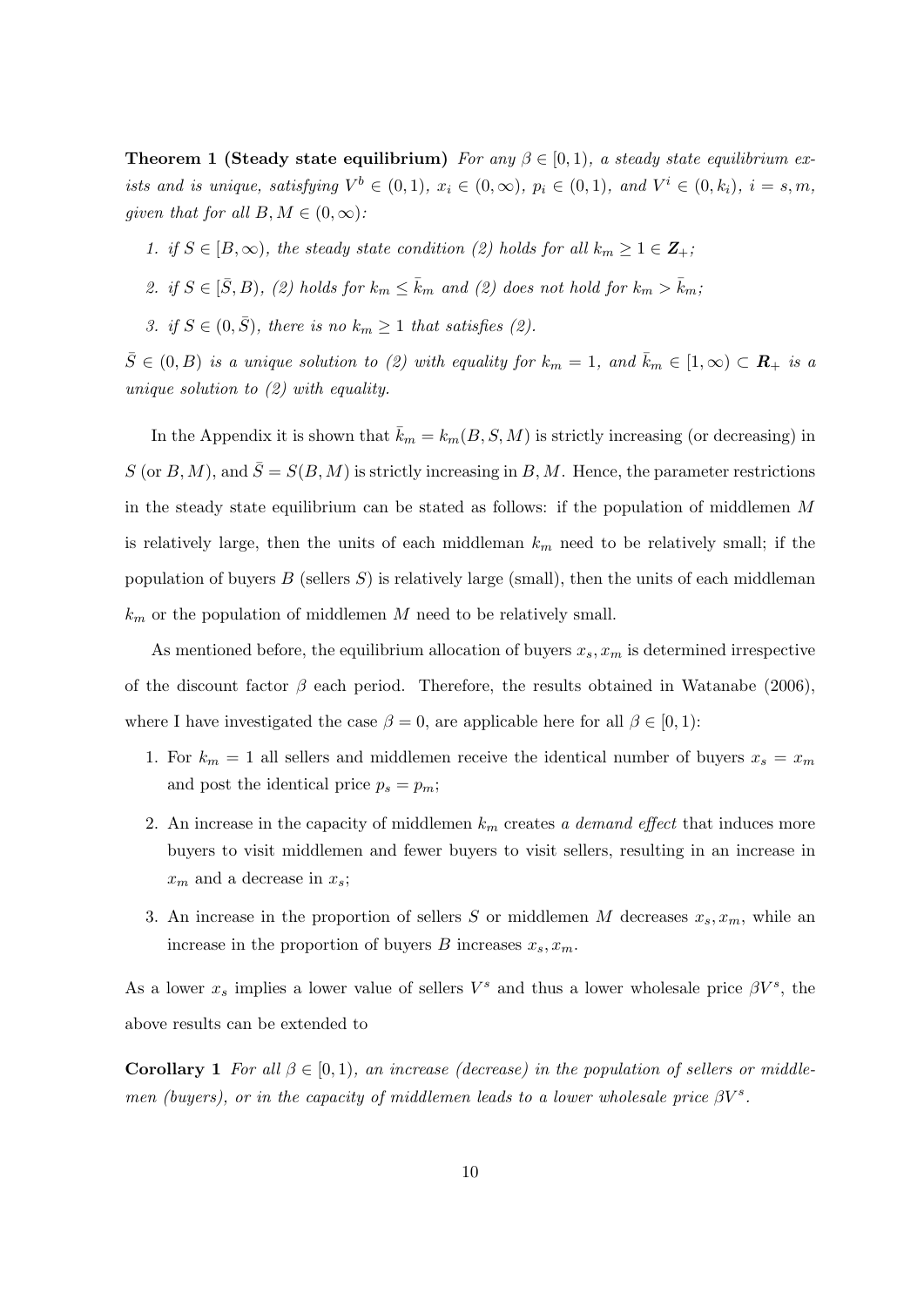## 3 Bid-ask spread

In this section I characterize the behaviors of the bid-ask spread of middlemen, i.e., the difference between the ask price (retail price) and the bid price (wholesale price) set by middlemen, given by

$$
p_m - \beta V^s = \varphi^m(x_m, k_m)(1 - \beta(V^b + V^s)).
$$

Here  $\varphi^m(x_m, k_m)$  represents the middleman's share of the net trading surplus,  $1 - \beta(V^b + V^s) =$  $(1 - \beta)/(1 - \beta x_s e^{-x_s})$ . In what follows, I shall focus on the case

Assumption 1  $S \in [B,\infty)$ .

As shown in Theorem 1, this assumption guarantees the existence of a steady state equilibrium for all  $k_m \ge 1$  and  $B, M \in (0, \infty)$ . Below I present the results with (i)  $\beta = 0$  and (ii)  $\beta \in [0, 1)$ in separation. As it turns out, the former (special) case identifies important effects that help understand the behavior of the bid-ask spread in the latter (general) case.

### 3.1 Special Case  $\beta = 0$

In this case, the wholesale price is zero and the bid-ask spread of middlemen is identical to their retail market price, i.e.,

$$
p_m = \varphi^m(x_m, k_m) = \frac{1 - \frac{\Gamma(k_m + 1, x_m)}{\Gamma(k_m + 1)}}{x_m \eta(x_m, k_m)/k_m}
$$

while the retail market price of sellers is given by  $p_s = \varphi^s(x_s, 1) = \frac{1 - e^{-x_s} - x_s e^{-x_s}}{1 - e^{-x_s}}$ .

**Proposition 1** Suppose  $\beta = 0$ . An increase (a decrease) in the population of sellers S or middlemen M (buyers B) leads to a lower retail market price  $p_i$ ,  $i = s, m$ , for all  $k_m \geq 1$ .

This result represents the usual market-tightness effect which is standard in the directed/competitive search literature - see, for example, Moen (1997) and Acemoglu and Shimer (1999): A larger total supply relative to total demand, i.e., a larger  $S/B$  or  $M/B$ , implies a larger amount of competition in retail markets and thus a lower price  $p_i$ ,  $i = s, m$ .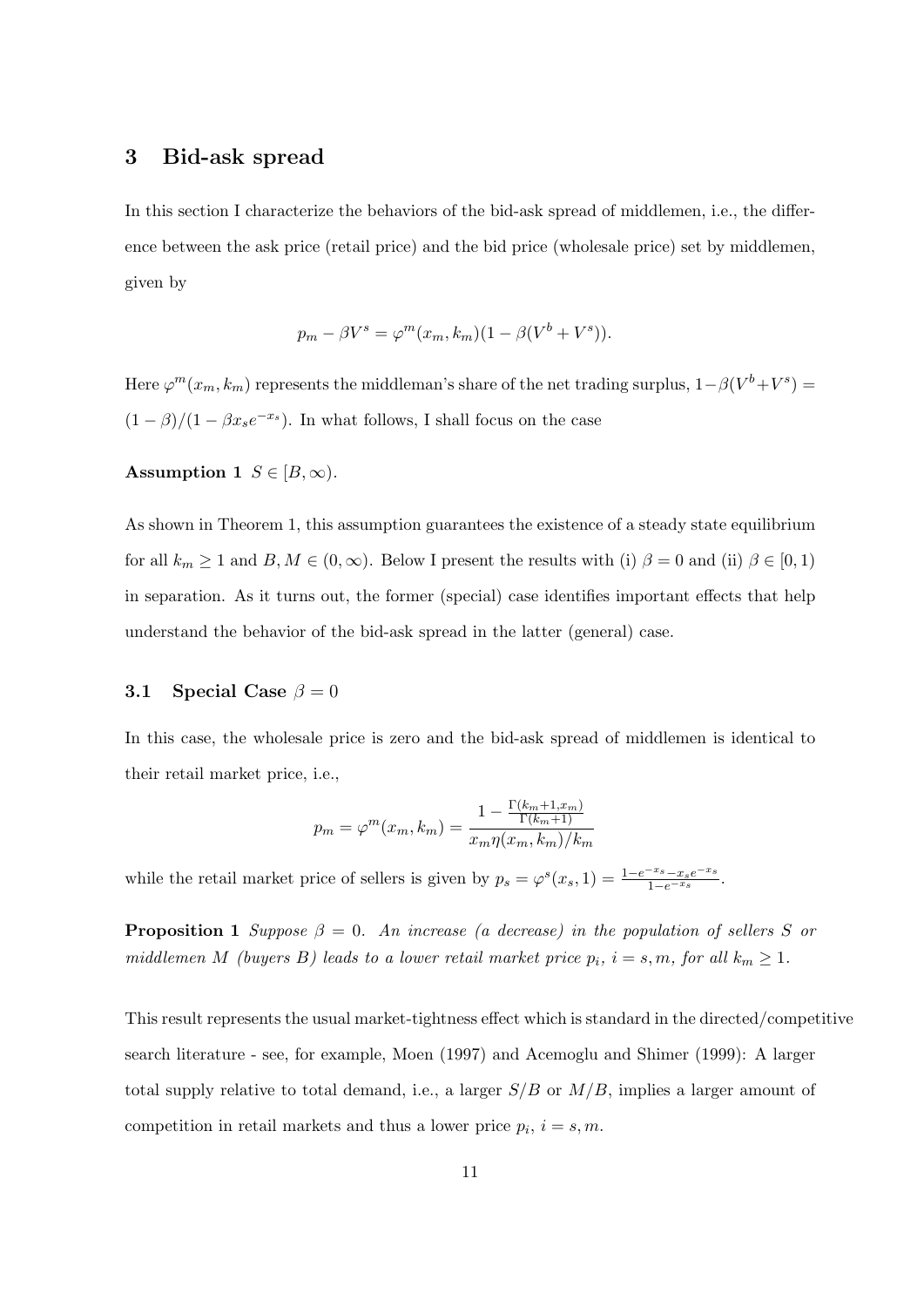An increase in the capacity of middlemen  $k_m$  implies an increase in total supply, but its effects on the prices are not uniform. Apart from the (market-tightness) effect that results from an increase in total supply, there are two important effects. On the one hand, a demand effect of the middlemen's capacity implies an increase in the number of buyers to visit middlemen, rather than sellers. This effect pushes up  $p_m$  and pushes down  $p_s$ . On the other hand, a larger capacity of a middleman implies it is less likely that excess demand occurs at the middleman. Because buyers know that the middleman receives zero payoff when  $\beta = 0$  (or a lower expected payoff in general when  $\beta > 0$ ) from unsold units, the middleman can extract only a smaller fraction of trading surplus per unit when the capacity  $k_m$  is larger.<sup>4</sup> The total effects of a change in  $k_m$  on the retail price of middlemen  $p_m$  are, in general, ambiguous.

To be more precise, the demand effect is relatively strong when  $x_m$  increases by relatively more as  $k_m$  increases. This is the case when the slope of the adding-up constraint  $|-\frac{S}{M}|$  is relatively large. Therefore, the demand effect, which pushes up  $p_m$  as  $k_m$  increases, is likely to become dominant for high values of  $S/M$ . The second effect to decrease  $p_m$ , which shall be referred to as a stock-out effect, depends on the behavior of the stock-out probability, which is the probability that the number of buyers appearing at a given middleman  $n$  is strictly greater than its capacity  $k_m$ :<sup>5</sup>

Prob.(n > k<sub>m</sub>) = 
$$
\sum_{n=k_m+1}^{\infty} \frac{e^{-x_m} x_m^n}{n!} = 1 - \frac{\Gamma(k_m+1, x_m)}{\Gamma(k_m+1)}.
$$

The price  $p_m$  is lower when the stock-out probability is lower. As stock-outs are less likely to occur when  $x_m$  is smaller or  $k_m$  is larger, the stock-out probability is relatively lower with larger values of  $k_m$ , or smaller values of  $B/S$ ,  $B/M$  which lead to smaller  $x_m$ .

<sup>5</sup>The second equation follows from the series definition of cumulative gamma function,  $\sum_{n=0}^{k-1} \frac{e^{-x}x^n}{n!} = \frac{\Gamma(k,x)}{\Gamma(k)}$ .

<sup>&</sup>lt;sup>4</sup>The demand effect captures a familiar observation that supermarkets attract more customers when they increase their inventories, while the stock-out effect captures that intermediaries often have a sale when holding many inventories implies a high risk. Indeed, stock-outs are prevalent in retail markets. Aguirregabiria (2005) finds that intermediaries' inventory is a critical variable to explain their pricing patterns, especially when customers trade-off the price against the service rate. Further, Aguirregabiria (1999) shows that a negative effect of inventory ordering on the markups is consistent with data in a supermarket chain. In connection with this, retailers' price increases following supermarket leveraged buy-outs (LBOs) are observed in Chevalier (1995). This evidence can be consistent with the stock-out effect illustrated here, given that high leverage may lead firms to be cash-constrained and hence may force them to reduce their size.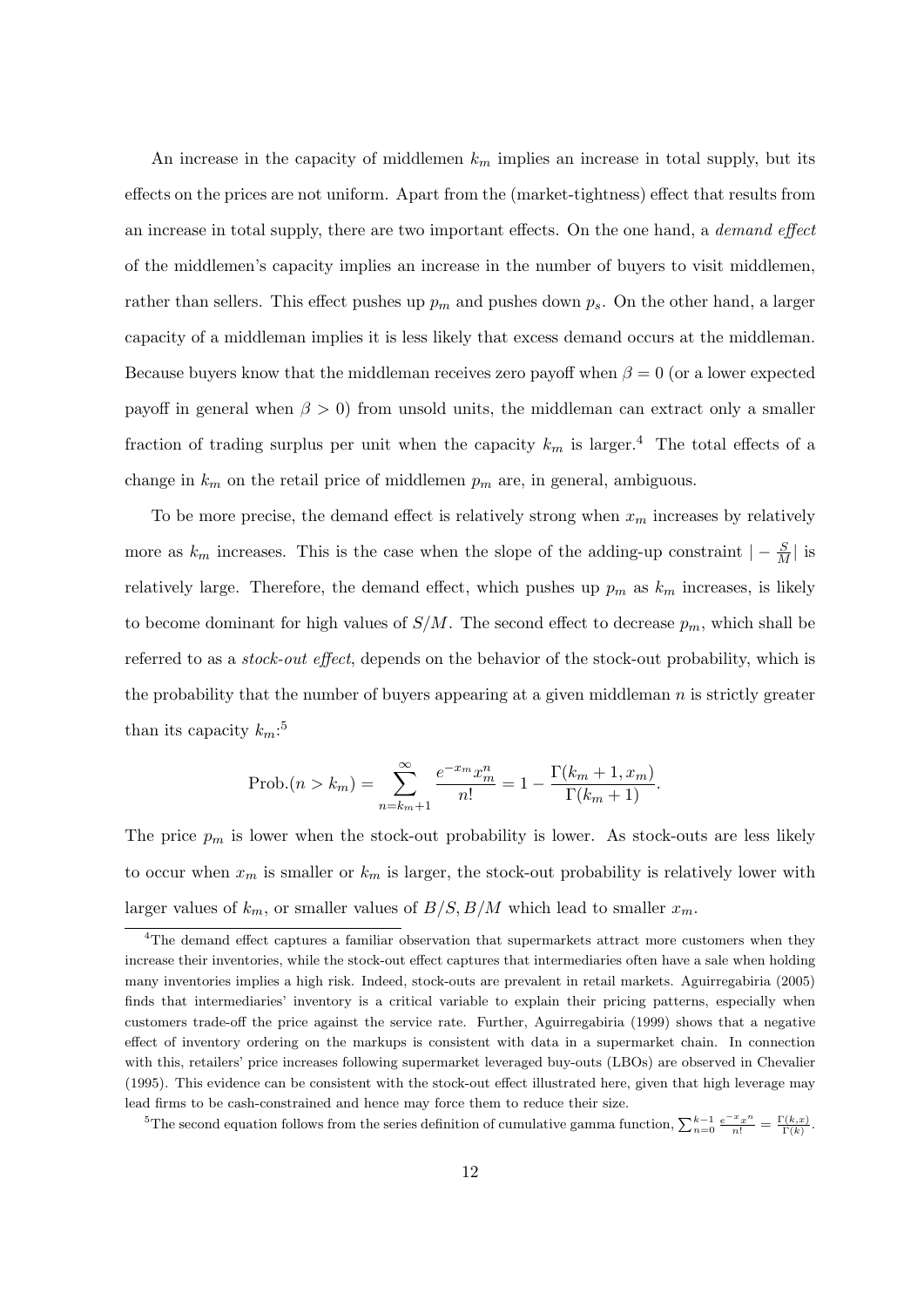I now confirm the above intuition by numerical examples. The numbers and figures that appear within this subsection are only for an illustrative purpose, and the results presented below do not depend on the choice of parameter values. Figure 1 (a)-(c) illustrate the behaviors of retail market price of middlemen  $p_m$  to changes in their capacity  $k_m$ . The figures show the occurrence of price increases in response to increases in the capacity of middlemen for relatively small  $k_m$ . Note that the price discrease is impossible unless the demand effect is dominant for the price determination. While a lower likelihood of stock-outs and an increase in the total supply both imply that the retail price of middlemen decreases in sufficiently large  $k_m$ , the occurrence and degree of price-drops depend on the parameter values.



Figure 1: Retail price  $p_m$  and capacity of middlemen's capacity  $k_m$ 

To detect exactly the relative magnitude of the demand effect and the stock-out effect described above I should abstract them from the (market-tightness) effect caused by changes in total supply. As Assumption 1 guarantees the existence of steady state equilibrium for all  $k_m \geq 1$ , one can take either of the population parameters as an instrument to control the per-period total deamnd/supply ratio,

$$
X \equiv \frac{B}{Mk_m + S},
$$

as  $k_m$  changes. Taking B as an instrument, Figure 2 (a) plots the retail price of middlemen  $p_m$  for values of  $k_m$ . Note that to keep the total ratio X constant, the buyer population B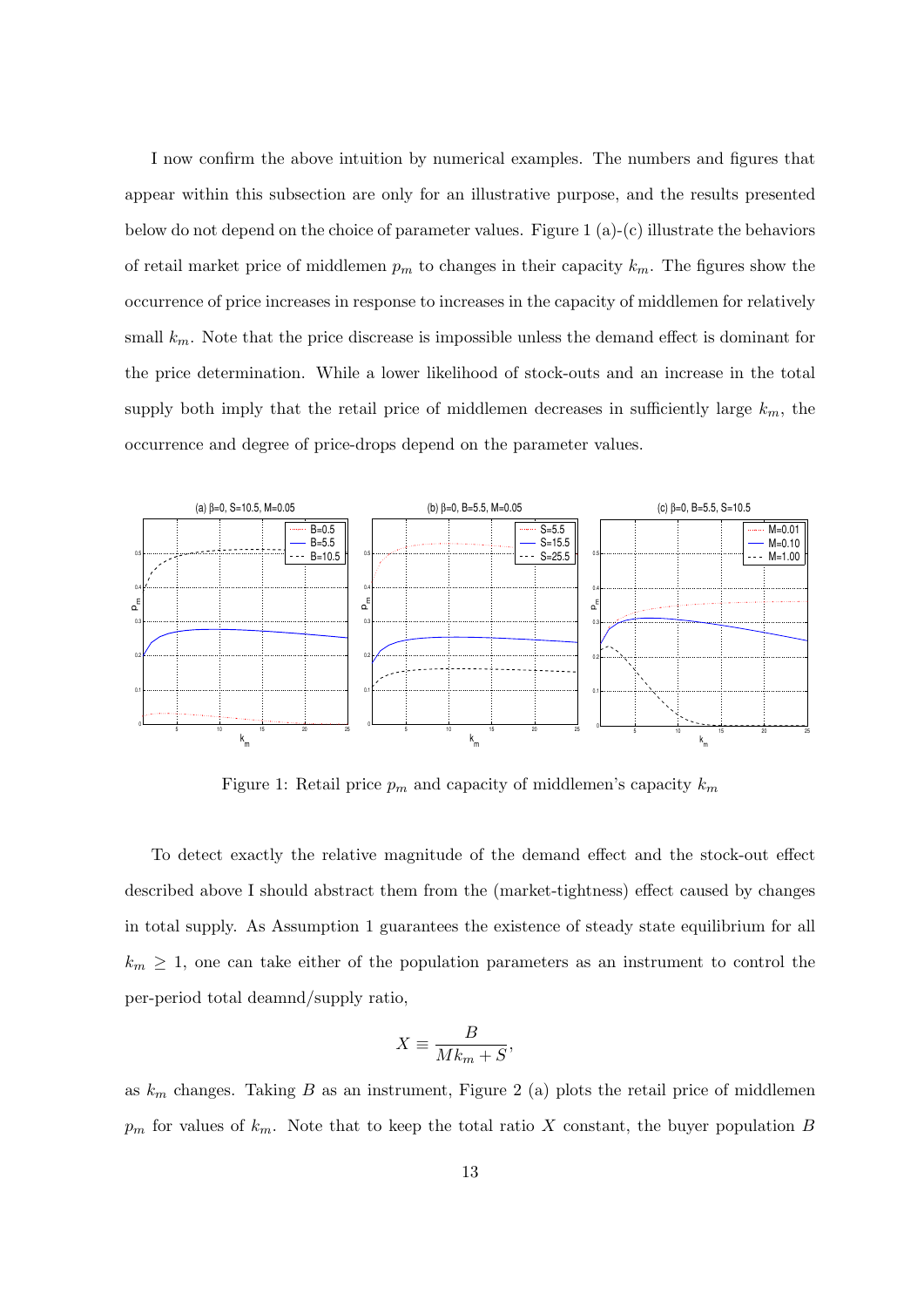must take a larger value as  $k_m$  increases. The figure illustrates that the demand effect is likely to become dominant for relatively low values of  $k_m$ , whereas the stock-out effect is likely to become dominant for relatively high values of  $k_m$ . As stock-outs are less likely to occur for lower values of X, the price drops tend to occur at relatively low capacity levels  $k_m$  when X is relatively low (i.e., when  $B$  is relatively low).



Figure 2: Demand effect and stock-out effect of middlemen's capacity  $k_m$  (fixing the total demand/supply ratio  $X = \frac{B}{Mk}$  $\frac{B}{Mk_m+S}$ 

Similarly, Figure 2 (b) and (c) are drawn taking  $S$  and  $M$  as an instrument, respectively. This time, the population of sellers or middlemen must take a smaller value as  $k_m$  increases. Remember that a larger S implies both a larger demand effect and a larger stock-out effect which work oppositely on the retail price of middlemen. The conflict of these two effects can be seen in Figure 2 (b) as a relatively small difference, across differing values of  $X$ , in the range of  $k_m$  that the price  $p_m$  is increasing, although the demand effect is still dominant for relatively small  $k_m$ . In contrast, a larger M implies a smaller demand effect and a larger stock-out effect which work in the same direction. In Figure 2  $(c)$ , one can therefore observe that the demand effect is likely to become dominant for relatively low  $k_m$  and high X (i.e., low M), whereas the stock-out effect is likely to become dominant for relatively high  $k_m$  and low X (i.e., high M). In general, the following property holds.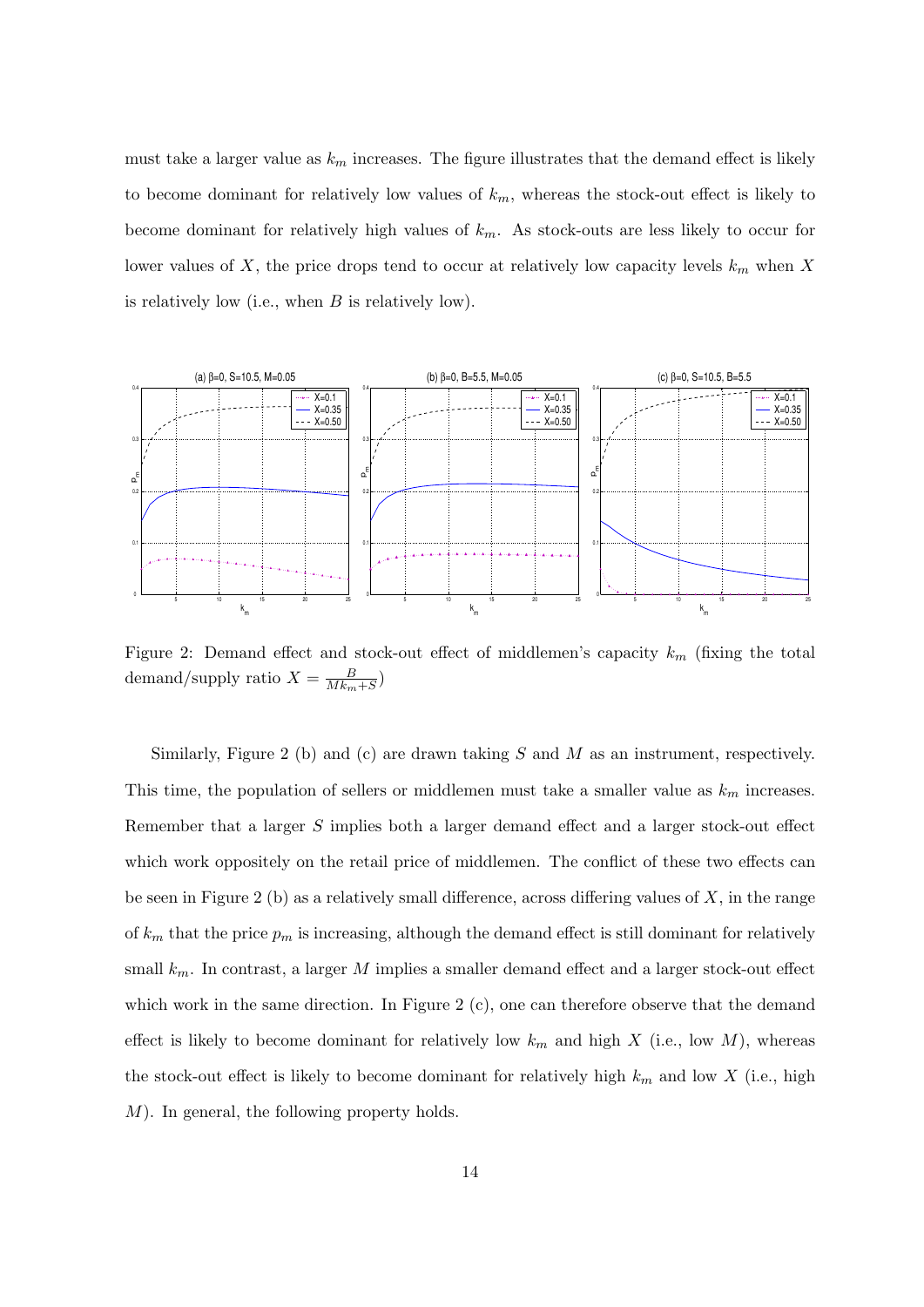**Proposition 2** Suppose  $\beta = 0$  and fix the total supply by middlemen,  $G = Mk_m \in (0, \infty)$ . Then, it holds that  $p_m \to 0$  as  $k_m \to \infty$  if and only if  $G > B$ .

When the middlemens capacity is sufficiently large, the stock-out effect dominates the demand effect for sufficiently large  $M k_m$  relative to the population of buyers B.

### **3.2** General Case  $\beta \in [0, 1)$

In general the bid-ask spread depends on the wholesale price  $\beta V^s$  and the buyers' opportunity cost of trading, given by  $1 - \beta V^b$ , as well as on the middlemen's share of surplus  $\varphi^m(\cdot)$ . These terms were constrained to be constant when  $\beta = 0$ . For  $\beta > 0$  their behavior needs to be taken into account and it can be captured by that of the net trading surplus denoted  $N(x_s) \equiv 1 - \beta(V^b + V^s)$ . Under Assumption 1 the equilibrium number of buyers at each seller or middleman is relatively small, so that the behavior of  $N(\cdot)$  is dictated by that of  $\beta V^s$ . Further, as shown in Corollary 1, a larger total supply relative to demand leads to a lower  $\beta V^s$ . Therefore, the property established on the retail market price in Proposition 1 under  $\beta = 0$  can be extended to the bid-ask spread for all  $\beta \in [0, 1)$ .

Proposition 3 An increase (a decrease) in the population of sellers S or middlemen M (buyers B), or in the discount factor  $\beta$  leads to a lower bid-ask spread of middlemen,  $p_m - \beta V^b$ , for all  $k_m \geq 1$  and  $\beta \in [0,1)$ .

The market-tightness effect implies an intensified competition in the retail-markets, leading to a lower bid-ask spread of middlemen. The discount factor does not affect the equilibrium allocations, thus a higher  $\beta$  implies a higher wholesale price and a lower spread.

The comparative statics result of middlemen's capacity  $k_m$  on the bid-ask spread is in general ambiguous. While the stock-out effect is always negative on the spread, the demand effect to increase the trading share of middlemen may be counteracted by a lowering seller's continuation value as  $k_m$  increases, which lowers the spread, for  $\beta > 0$ . In what follows I use numerical simulations to investigate the behaviors of the bid-ask spread. The baseline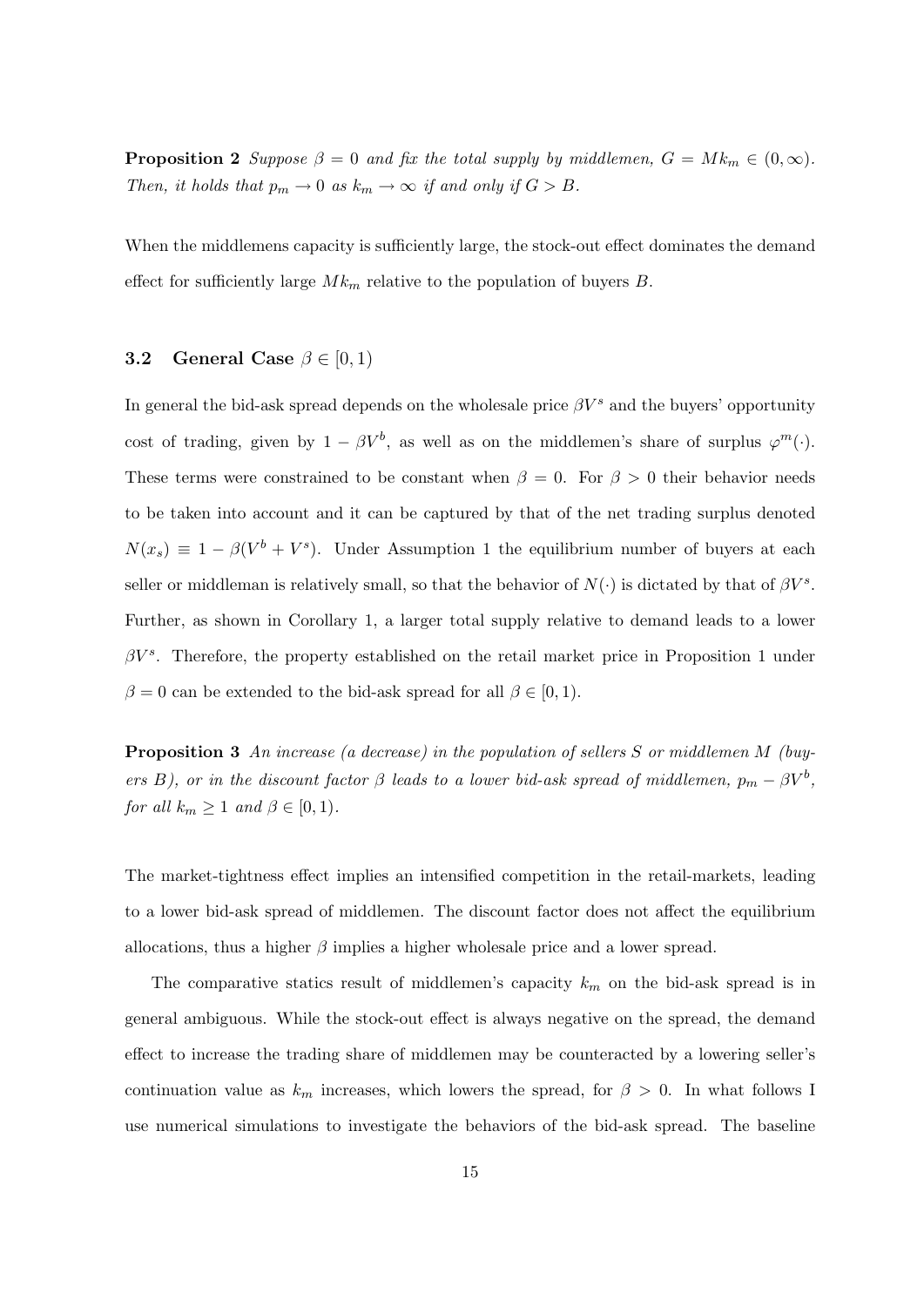parameters I have chosen are  $B = 1, S = 1.14, M = 0.13, k_m = 9$  and  $\beta = 0.96$ . This choice reflects an intention to take into accounts the following empirical facts: (i) the average commercial margin in the entire U.S. retail sectors is stable over the past decades and is around 28%; (ii) the retail inventories/sales ratio (seasonally adjusted, monthly) is on average  $1.45 - 1.75$  in the U.S in the last ten years.<sup>6</sup> Under the baseline parameter values, the ratio of the bid-ask spread to the retail price (i.e., the retail commercial margin) satisfies

$$
\frac{p_m - \beta V^b}{p_m} = 28.8\%
$$

and the average inventories/sales ratio of middlemen is given by

$$
\frac{k_m}{x_m \eta_m(x_m, k_m)} = 1.52.
$$

As the proportion of middlemen's sales should be reasonably high it may be worth mentioning that the trade share of middlemen's sector, in the benchmark case, amounts to

$$
\frac{Mx_m\eta(x_m, k_m)}{Mx_m\eta(x_m, k_m) + Sx_s\eta(x_s, 1)} = 0.804.
$$

Notwithstanding the effort to generate the equilibrium outcomes close to data, I shall mention that the results presented below is not affected by the parameter choice.

Figure 3 depicts the behaviors of the bid-ask spread of middlemen in response to changes in  $k_m$ . The blue line shows the demand effect dominates the two other effects (i.e., stockout effect and market-tightness effect) for relatively low values of  $k_m$ : the bid-ask spread is increasing in relatively small  $k_m$ , which is impossible in the absent of the demand effect, and decreasing in relatively large  $k_m$ . The black dot line nets out the demand effect and the stock-out effect by keeping the total demand/supply ratio  $X$  constant at the benchmark value  $\bar{X} = 0.43$ .<sup>7</sup> Although which effect becomes dominant depends in general on parameter values,

<sup>6</sup>These number are from the Annual Retail Trade Survey published by the Bureau of the Census. In 2006, for example, the total retail gross margin was 28.6% and the retail inventories/sales ratio was 1.49. Faig and Jerez (2005) also use the retail commercial margin, but not the retail inventories/sales ratio, for a calibration study in their model which has imperfect information in retail markets but does not have inventories and endogenous high meeting rates.

<sup>&</sup>lt;sup>7</sup>In this subsection the population of buyers  $B$  is used to net out the market-tightness effect arising from changes in X. This seems to be the most natural way as discussed in the previous subsection, although the results presented below will remain unaffected by this choice.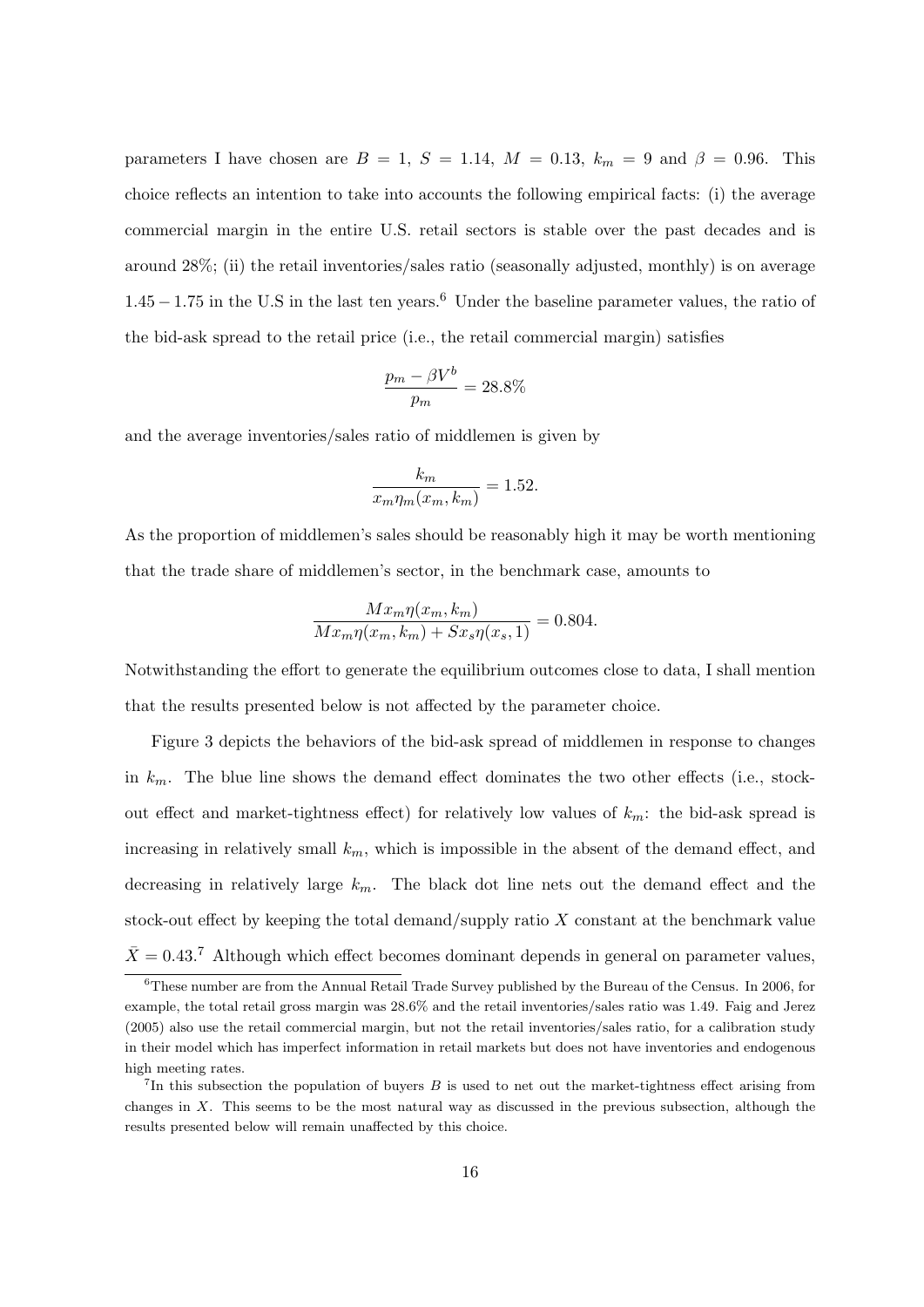it is important to observe that the bid-ask spread tends to be decreasing in relatively large  $k_m$ even in the absent of the competitive effect.



Figure 3: Inventory and bid-ask spread of middlemen

**Result 1** As middlemen's capacity  $k_m$  increases, the bid-ask spread is increasing in relatively small  $k_m$  due to the demand effect, while the spread is decreasing in relatively large  $k_m$  due to the market-tightness effect and the stock-out effect.

Figure 4 draws a similar picture with keeping the total supply by middlemen  $M k_m$  fixed at the benchmark. The fixed supply constraint in the middlemen's market uncovers the net impact of the distribution of middlemen's inventories on the bid-ask spread that arises in the absent of the market-tightness effect. For example, the result shows that an economy with  $k_m = 1$  and  $M = 1.17$  has a spread that is 77.4% larger than that with  $k_m = 10$  and  $M = 0.117$ . When the inventory of middlemen is sufficiently large, the property established in Proposition 2 can be extended to:

**Proposition 4** Fix the total supply by middlemen,  $G = Mk_m \in (0, \infty)$ . For all  $\beta \in [0, 1)$ , it holds that  $p_m - \beta V^s \to 0$  as  $k_m \to \infty$  if and only if  $G > B$ .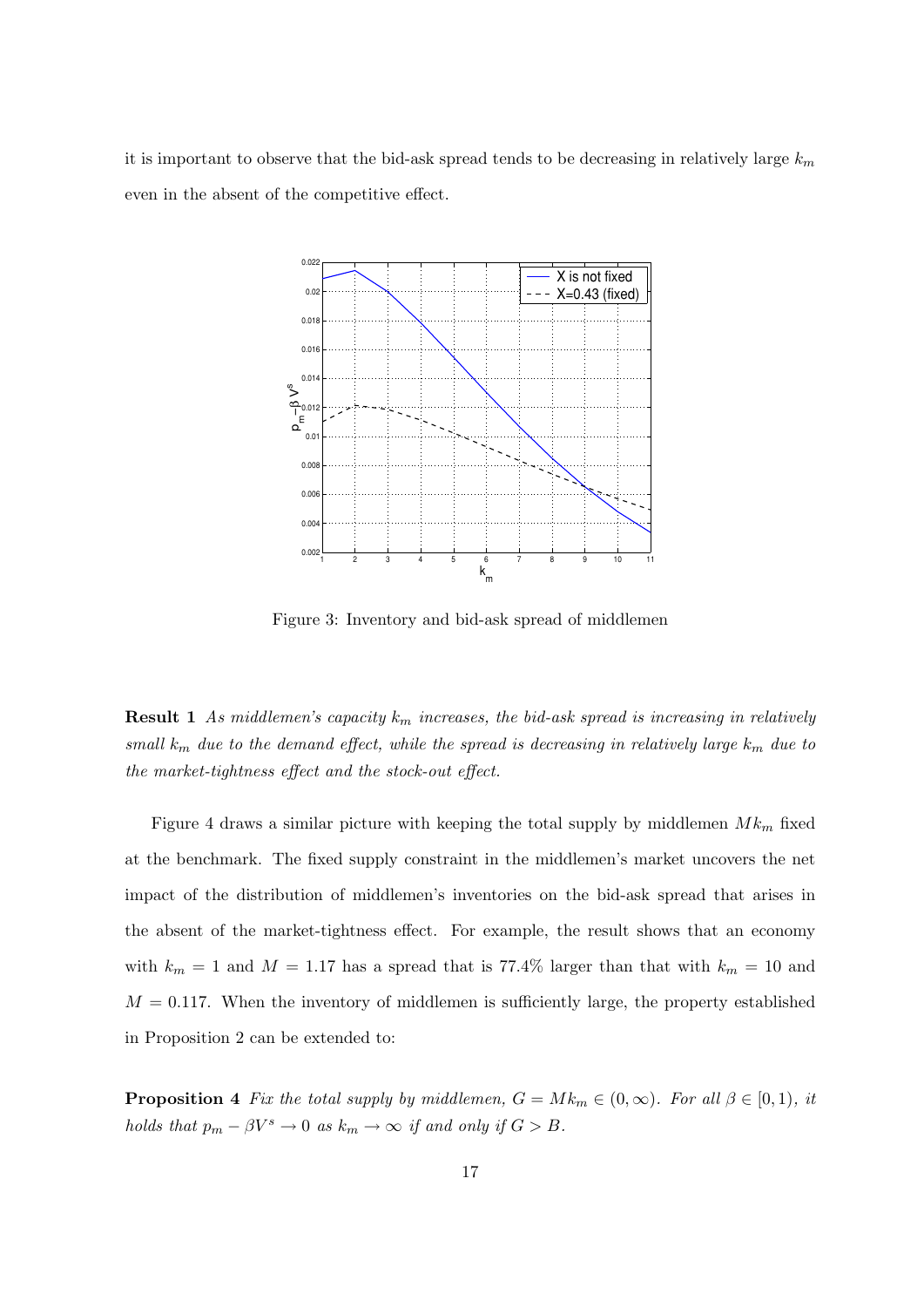For sufficiently large  $M k_m$  (relative to the population of buyers), the middlemen's share of the trading surplus satisfies  $\varphi(\cdot) \to 0$  as  $k_m \to \infty$  due to the stock-out effect, as shown in Proposition 2, while at the same time the wholesale price satisfies  $\beta V^s \to 0$  as  $k_m \to \infty$  due to the demand effect. Obviously,  $G > B$  as  $k_m \to \infty$  is satisfied when G is not fixed, i.e., when the market-tightness effect is present.



Figure 4: Inventory and bid-ask spread of middlemen (with fixed supply by middlemen  $M k_m$ )

Result 2 The distribution of middlemen's inventories matters for the determination of the bid-ask spread.

- 1. Fixing total supply by middlemen, the bid-ask spread is relatively higher with a large quantity of small scaled middlemen (i.e. many middlemen, each holding few inventories) than with a small quantity of large scaled middlemen (i.e. few middlemen, each holding many inventories).
- 2. The bid-ask spread converges to zero as middleman's inventories grow sufficiently large, which can occur even without the market-tightness effect if the total supply of goods by middlemen is relatively large.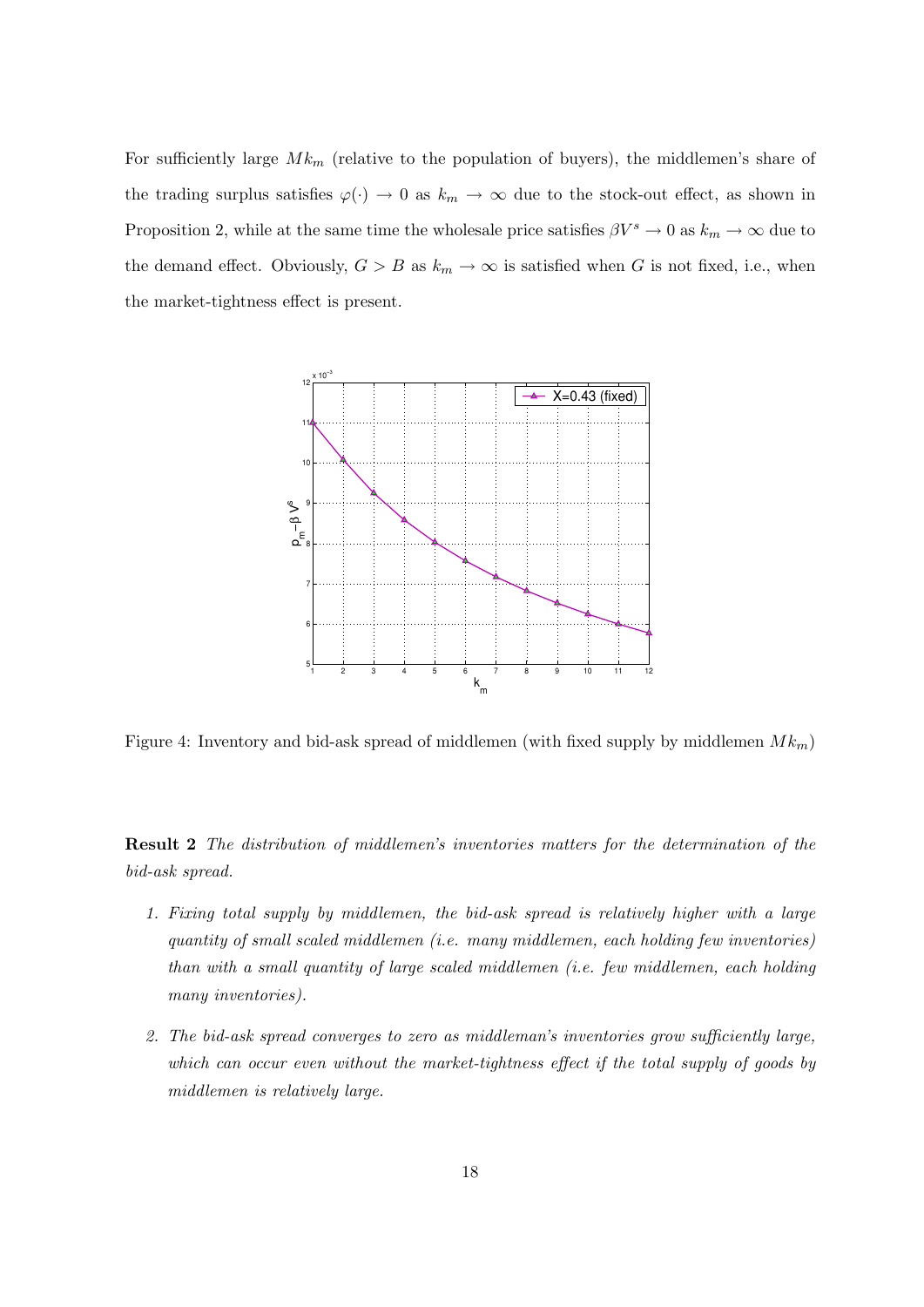To further investigate the quantitative importance of the respective effect, one can decompose a change in the bid-ask spread as follows:

$$
\frac{\Delta(p_m - \beta V^b)}{\Delta k_m} \mid_{\bar{X}} = \frac{\partial \varphi(x_m, k_m)}{\partial x_m} \left( \frac{\Delta x_m}{\Delta k_m} + \frac{dx_m}{dB} \frac{\Delta B}{\Delta k_m} \mid_{\bar{X}} \right) N(x_s) \n+ \varphi(x_m, k_m) \frac{\partial N(x_s)}{\partial x_s} \left( \frac{\Delta x_s}{\Delta k_m} + \frac{dx_s}{dB} \frac{\Delta B}{\Delta k_m} \mid_{\bar{X}} \right) + \frac{\partial \varphi(x_m, k)}{\partial k} \mid_{k = k_m} N(x_s)
$$

where  $k \in \mathbf{R}_+$  and  $N(x_s) \equiv 1 - \beta(V^b + V^s)$  is the net trading surplus of middlemen. The first two terms in the R.H.S. of this expression represent the demand effect, whereas the last term represents the stock-out effect which is negative. Here, the population of buyers B must take a higher value as  $k_m$  increases, to keep the total ratio fixed at the benchmark value  $X = \overline{X}$ . The market-tightness effect of an increase in the total supply, due to an increase in middlemen's capacity  $k_m$ , is then given by

$$
\frac{\Delta(p_m - \beta V^b)}{\Delta k_m} - \frac{\Delta(p_m - \beta V^b)}{\Delta k_m} |_{\bar{X}} = -\left(\frac{\partial \varphi(x_m, k_m)}{\partial x_m} \frac{dx_m}{dB} N(x_s) + \varphi(x_m, k_m) \frac{\partial N(x_s)}{\partial x_s} \frac{dx_s}{dB}\right) \frac{\Delta B}{\Delta k_m} |_{\bar{X}}
$$

which is negative. Table 1 summarizes these three effects averaged over a reasonable parameter interval.<sup>8</sup>

|               |      |         | demand effect   stock-out effect   market-tightness effect   overall effect |  |
|---------------|------|---------|-----------------------------------------------------------------------------|--|
| $p_m - \beta$ | 4.55 | $-3.59$ |                                                                             |  |
|               | 5.64 | .2.88   | -1189                                                                       |  |

Table 1: The decomposition of changes in the bid-ask spread

In the table, the columns represent the respective effect calculated using the decomposition described above. The rows represent the percent change in the bid-ask spread  $p_m - \beta V^s$  and

<sup>8</sup>According to the Annual Retail Trade Survey, the sectoral average of the retail margins in 2006 ranges from 16.4% (gasoline stations) to 48.1% (furniture and home furnishings stores). The target interval of parameter values in Table 1 and 2 are selected so that the model generates the retail margins that fall within this range, which turn out to be  $k_m \in [6, 11]$ ,  $B \in [0.77, 1, 14]$ ,  $S \in [1, 4.32]$  and  $M \in [0.07, 0.18]$ . Again, the result does not depend on the choice of intervals.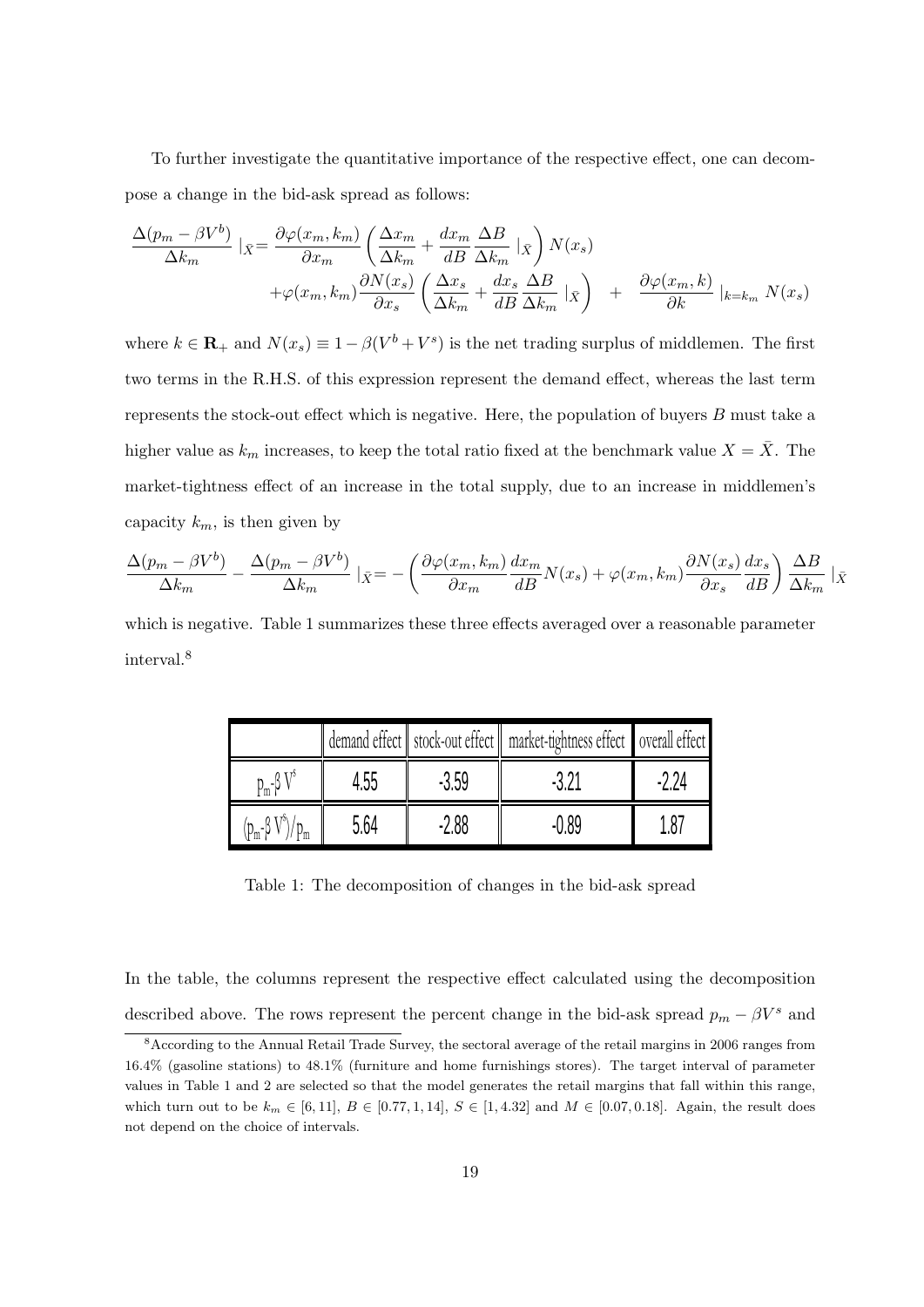the retail margins  $(p_m - \beta V^s)/p_m$ , respectively, in response to the percent change in parameter  $k<sub>m</sub>$ . The demand effect turns out to be positive for all the parameter values examined. Of the total negative impact of a capacity change on the bid-ask spread, the stock-out effect accounts for 52.9%. The corresponding number for the retail margins is even larger and amounts to 76.4%.

Result 3 The demand effect of an increase in middlemen's inventories is positive on the bidask spread. The stock-out effect accounts for a significant part of the decreases in the bid-ask spread.

| p $_{\rm m}$ - $\beta$ | $4.71 \parallel$ | $2.89$   1.01         | 4.13 |
|------------------------|------------------|-----------------------|------|
|                        | $-3.99$          | $-1.75$ - 0.58 - 2.65 |      |

Table 2: The sensitivity of the bid-ask spread

Finally, I have calculated the elasticity of the bid-ask spread with respect to the total demand/supply ratio given by

$$
elasticity_i \equiv \frac{\Delta(p_m - \beta V^s)/\Delta_i X}{(p_m - \beta V^s)/X}
$$

where  $\Delta_i X$  denotes a change in the ratio X due to a change in parameter  $i \in \{k_m, B, S, M\}$ . Table 2 summarizes the result. The column represents the original parameter change. Comparing this elasticity across parameters allows us to identify the quantitative importance of each parameter on the bid-ask spread in terms of an equal change in X. For example, the bidask spread is more sensitive to changes in  $k_m$  and M than to those in B by 63.0% and 42.9%, and than to those in  $S$  by 371.0% and 313.0%, respectively. The quantitative importance of these two parameters  $k_m$ , M, which represent the distribution of middlemen's inventories, is even more magnified on the retail margins. To sum up,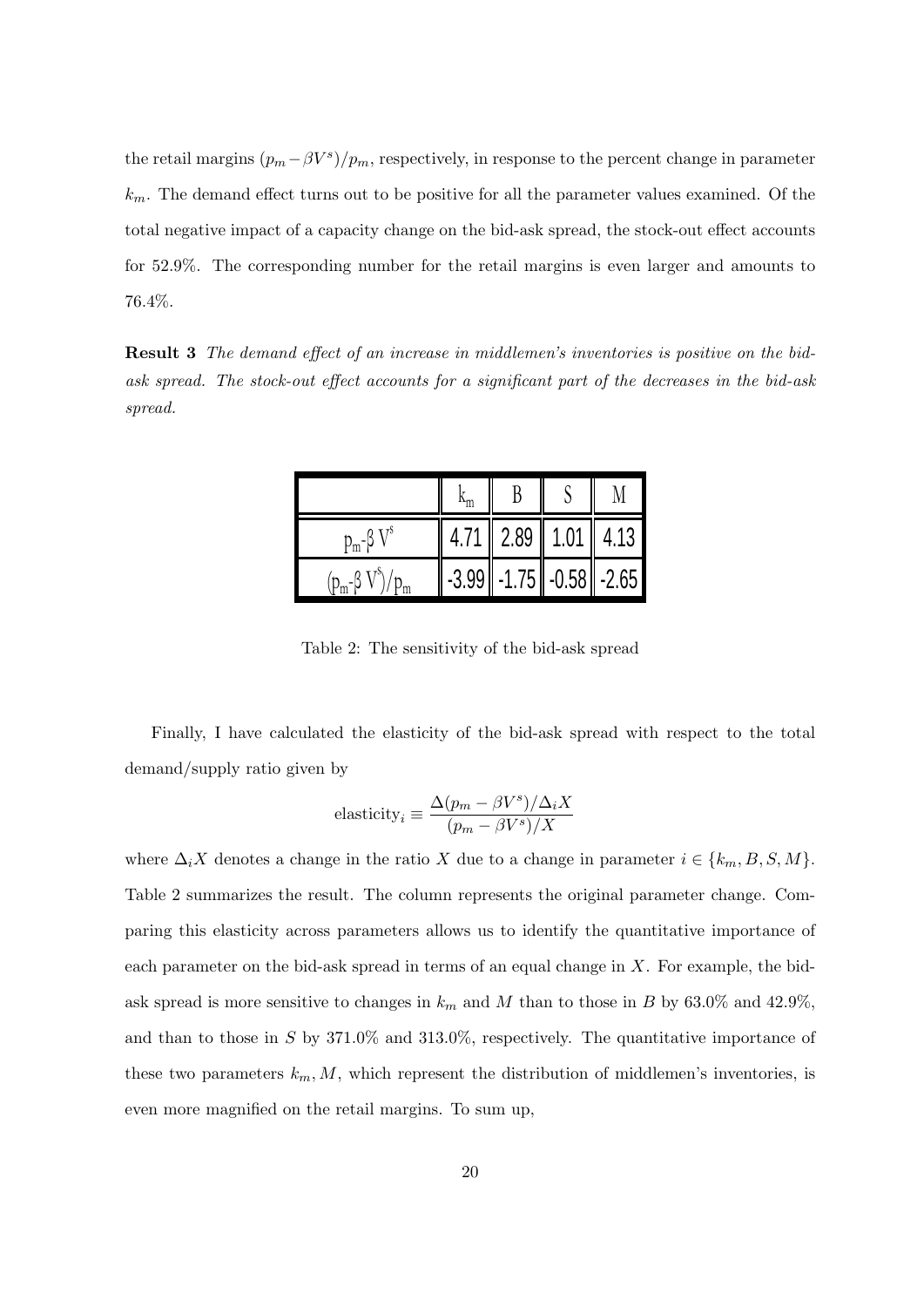Result 4 The bid-ask spread is relatively more sensitive to the distribution of middlemen's inventories, in terms of the number of middlemen and the individual inventory level, than the population of buyers and sellers.

## 4 Conclusion

This paper proposed a simple theory of the bid-ask spread set in intermediated markets. Middlemen set an ask price for buyers in retail markets and a bid price for sellers in wholesale markets. They hold inventories of a good and are specialized in buying and selling. Middlemen's inventories can provide buyers with immediacy service under market frictions, thereby the ask price of middlemen includes a premium for immediacy service to buyers and the bid price includes a premium charged to sellers for guaranteed sale. The model generates two important effects of middlemen's inventories that serve as the critical determinant of the bid-ask spread. On the one hand, it allows middlemen to enjoy a simultaneous increase in both their buying and selling power. On the other hand, it puts downward pressure on their retail price. These conflicting effects cause non-monotonic responses of the bid-ask spread to changes in their inventories. The equilibrium constructed here may remind some readers of Galbraith's (1952) observation that large corporations such as a nationwide grocery chain can act as if they use their bulk buying power to receive discounts from the suppliers of products and pass them to final consumers in the form of lower retail prices. It would be interesting to see that a simple search theory like the one presented here can provide novel economic insights into real-life phenomena that have been emphasized generation after generation.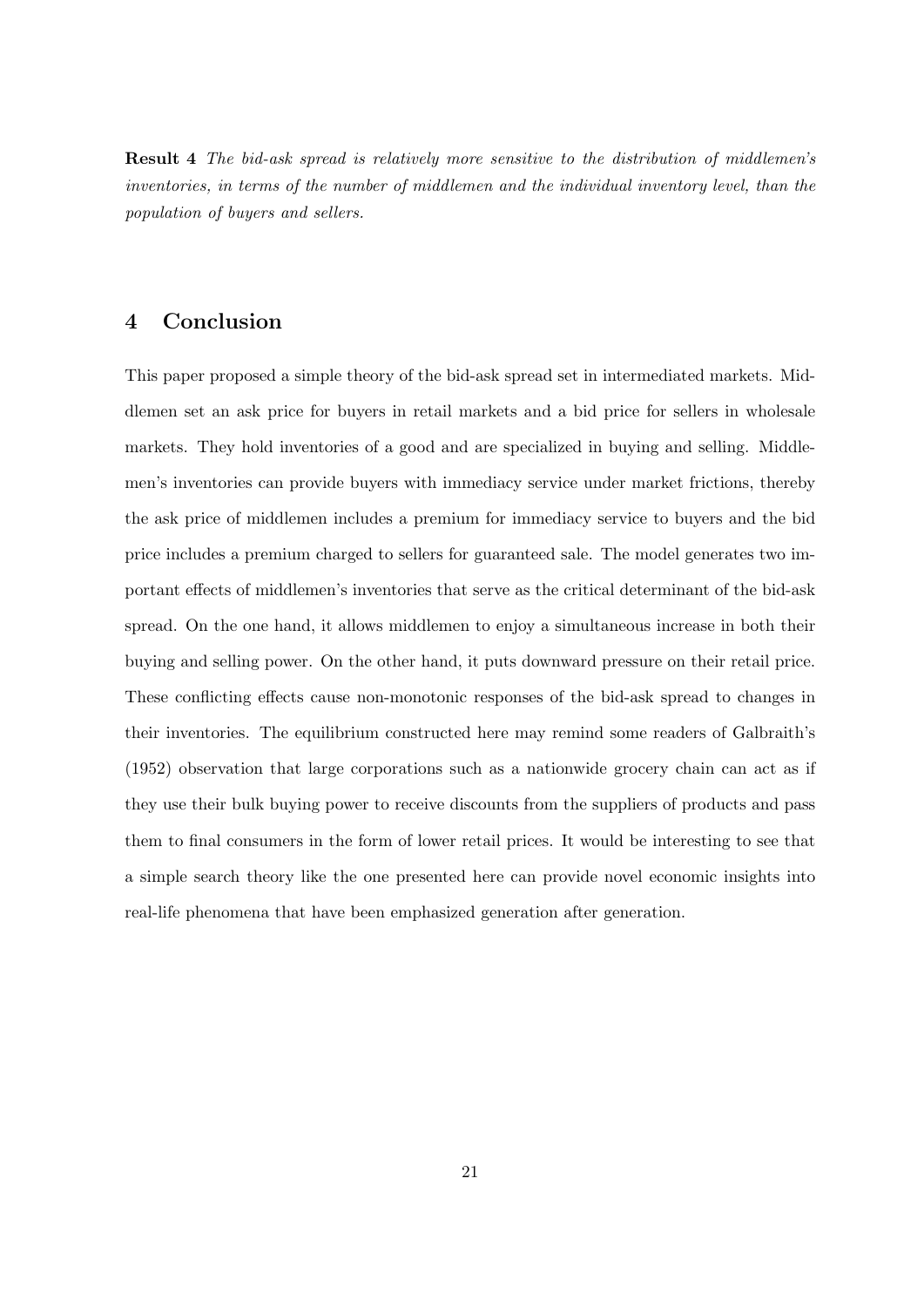## Appendix

### Proof of Theorem 1

The analysis in the main text has established that  $(1)$ ,  $(4)$ ,  $(5)$ ,  $(6)$ ,  $(7)$  and  $(8)$  describe necessary and sufficient conditions for an equilibrium given (2) holds. All that remains here is to establish a solution to these conditions,  $x_s, x_m, p_s, p_m, V^b, V^s, V^m > 0$ , exists and is unique. The proof takes 3 steps. Step 1 establishes a unique solution  $x_s, x_m > 0$  for all  $k_m \geq 1$  and  $B, S, M \in (0, \infty)$  using (1), (4), (5) and (6). With a slight abuse of notation, let  $x_i(k_m, B, S, M)$  denote this solution for  $i = s, m$ . Given this solution, Step 2 identifies the set of parameters that satisfy the steady state condition (2) or

$$
Mx_m(k_m, B, S, M)\eta(x_m(k_m, B, S, M), k_m) \leq S(1 - x_s(k_m, B, S, M)\eta(x_s(k_m, B, S, M), 1)).
$$
\n(10)

Hence, Step 1 and 2 establish that a solution  $x_s$ ,  $x_m > 0$  exits and is unique for  $k_m \ge 1, B, S, M$ satisfying (10). Given this solution, Step 3 then identifies a unique solution  $V^j \in (0,1)$  to (5), (6) and (7) for  $j = b, s$ . The rest of the equilibrium values are identified immediately: given  $V^b$ ,  $V^s$  and  $x_i$ , (4) determines a unique  $p_i \in (0,1)$  for  $i = s,m$ ; given  $V^s$ ,  $x_m$  and  $p_m$ , (8) determines a unique  $V^m \in (0, k_m)$ . For all  $\beta \in [0, 1)$  and the  $k_m \ge 1$ , B, S, M satisfying (10), this solution then satisfies  $(1)$ ,  $(4)$ ,  $(5)$ ,  $(6)$ ,  $(7)$  and  $(8)$  so describes equilibrium.

Step 1 For any  $k_m \geq 1$  and  $B, S, M \in (0, \infty)$ , a solution  $x_i = x_i(k_m, S, M)$  to (1), (4), (5) and (6) exists and is unique for  $i = s, m$  that is: continuous in  $S, M, k_m \in \mathbf{R}_+$ ; strictly decreasing (or increasing) in S, M (or in B) for all  $k_m \geq 1$ ; strictly increasing (or decreasing) in  $k_m$  for  $B, S, M \in (0, \infty)$  if  $i = m$  (or if  $i = s$ ) satisfying  $x_s(1, \cdot) = x_m(1, \cdot) = B/(S + M)$ ,  $x_s(k_m, \cdot) \to 0$  and  $x_m(k_m, \cdot) \to B/M$  as  $k_m \to \infty$ .

**Proof of Step 1.** In the main text, it has been shown that  $(4)$ ,  $(5)$  and  $(6)$  imply  $(9)$ . Substituting out  $x_m$  in (9) by using (1),

$$
\frac{\Gamma\left(k_m, \frac{B-Sx_s}{M}\right)}{\Gamma(k_m)} = e^{-x_s} \tag{11}
$$

where  $\Gamma(k) = \int_0^\infty t^{k-1} e^{-t} dt$  and  $\Gamma(k, x) = \int_x^\infty t^{k-1} e^{-t} dt$ . The L.H.S. of this equation, denoted by  $\Phi(x_s, k_m, B, S, M)$ , is continuous and strictly increasing in  $x_s$  and  $k_m \in \mathbf{R}_+$ , satisfying for any  $B, S, M \in (0, \infty)$ :

$$
\Phi(x_s, \cdot) \to \frac{\Gamma\left(k_m, \frac{B}{M}\right)}{\Gamma(k_m)} < 1 \quad \text{as} \quad x_s \to 0; \quad \Phi\left(\frac{B}{S+M}, \cdot\right) = \frac{\Gamma\left(k_m, \frac{B}{S+M}\right)}{\Gamma(k_m)} \ge e^{-\frac{B}{S+M}}
$$

with equality only when  $k_m = 1$ ;

$$
\Phi(x_s, 1, \cdot) = e^{-\frac{B - Sx_s}{M}}; \quad \Phi(x_s, k_m, \cdot) \to 1 \text{ as } k_m \to \infty.
$$

Similarly,  $\Phi(\cdot)$  is continuous and strictly increasing (decreasing) in S, M (in B) for any  $x_s \in$  $(0, \frac{B}{S+M})$  and  $k_m \geq 1$ . It follows therefore that a unique solution  $x_s = x_s(k_m, B, S, M)$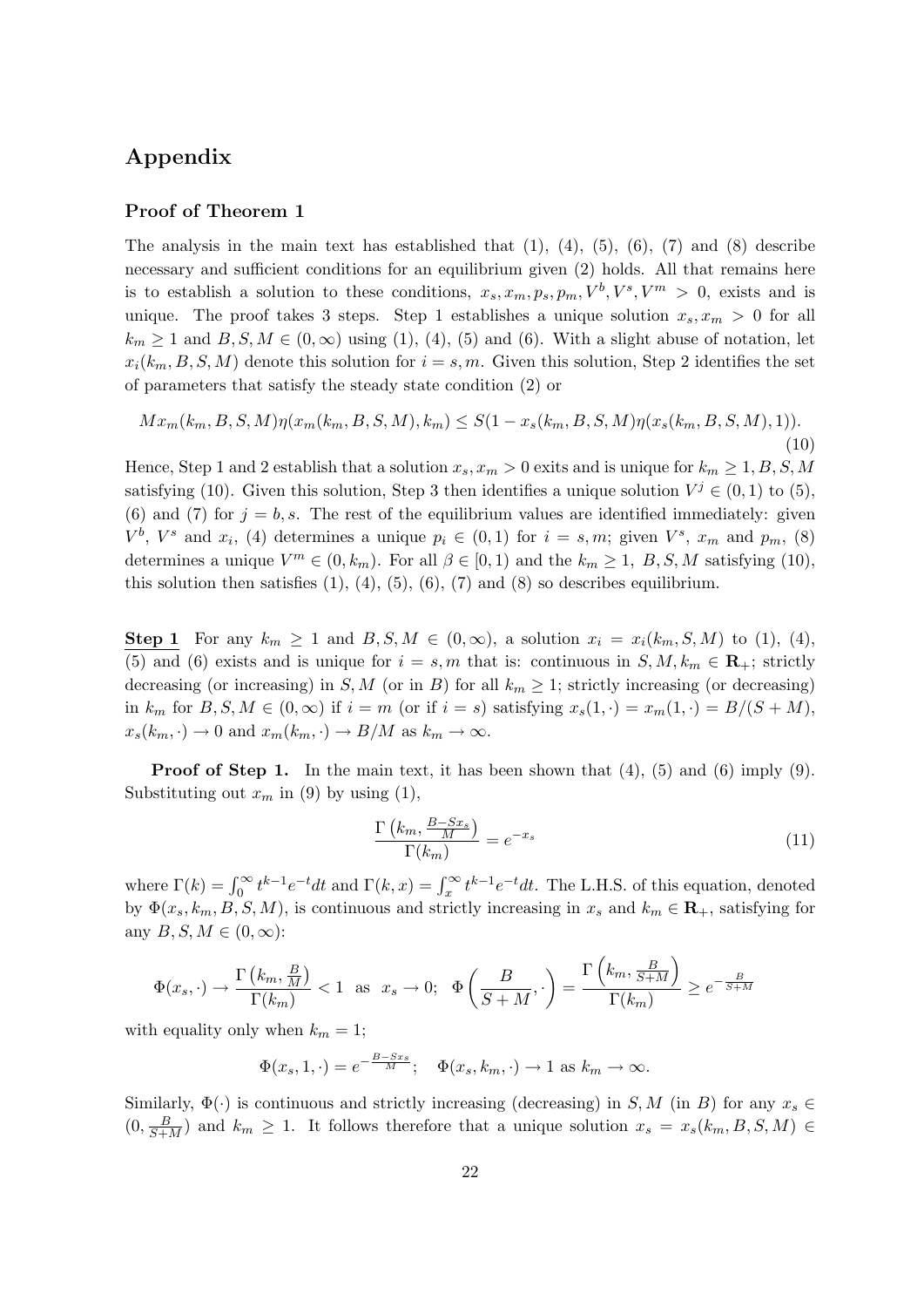$(0, \frac{B}{S+M}]$  exists that is: continuous and strictly decreasing in  $k_m \in [1,\infty) \subset \mathbf{R}_+$  satisfying  $x_s(1, \cdot) = \frac{B}{S+M}$  and  $x_s(k_m, \cdot) \rightarrow 0$  as  $k_m \rightarrow \infty$  for any  $B, S, M$ ; continuous and strictly decreasing (increasing) in S, M (in B) for all  $k_m \geq 1$ .

Applying this solution to (1), one can obtain a unique solution  $x_m = x_m(k_m, B, S, M) \in$  $\left[\frac{B}{S+M}, \frac{B}{M}\right]$  that is: continuous and strictly decreasing in S and M; continuous and strictly increasing in  $k_m$  and B satisfying  $x_m(1, \cdot) = \frac{B}{S+M}$  and  $x_m(k_m, \cdot) \to \frac{B}{M}$  as  $k_m \to \infty$ . This completes the proof of Step 1.

**Step 2** (i) For  $S \in [B,\infty)$ , (10) holds for all  $k_m \ge 1$  and  $B, M \in (0,\infty)$ . (ii) For  $S \in [\bar{S},B)$ and for all  $B, M \in (0, \infty)$ , (10) holds for  $k_m \leq \bar{k}_m$  and (10) does not hold for  $k_m > \bar{k}_m$ where  $\bar{k}_m = k_m(B, S, M) \in [1, \infty) \subset \mathbf{R}_+$  is strictly increasing (or decreasing) in S (or B, M), and  $\overline{S} = S(B, M) \in (0, B)$  is strictly increasing in B, M. (iii) For  $S \in (0, \overline{S})$  and for all  $B, M \in (0, \infty)$ , there is no  $k_m \geq 1$  that satisfies (10).

**Proof of Step 2.** For  $B, S, M \in (0, \infty)$  and  $k_m \in [1, \infty) \subset \mathbb{R}_+$ , define

$$
\Psi(k_m, B, S, M) \equiv M x_m(k_m, B, S, M) \eta(x_m(k_m, B, S, M), k_m) - S e^{-x_s(k_m, B, S, M)}
$$

where  $x_i(\cdot)$ ,  $i = s, m$ , satisfies the properties obtained in Step 1. (10) requires  $\Psi(\cdot) \leq 0$ . Observe that  $\Psi(\cdot)$  is continuous and strictly increasing in  $k_m$  for any  $B, S, M \in (0, \infty)$ , and satisfies:

$$
\Psi(1, B, S, M) = M(1 - e^{-\frac{B}{S+M}}) - S e^{-\frac{B}{S+M}}; \quad \Psi(k_m, B, S, M) \to B - S \text{ as } k_m \to \infty.
$$

Hence, if  $S \in [B,\infty)$  then  $\Psi(k_m,.) \leq 0$  holds for all  $k_m \in [1,\infty)$  and  $B, M \in (0,\infty)$ , leading to the first claim. Observe further that  $\Psi(1, B, S, M)$  is strictly increasing in B, M and strictly decreasing in  $S$ , satisfying:

$$
\Psi(1, B, S, M) \to M(1 - e^{-\frac{B}{M}}) > 0 \text{ as } S \to 0; \quad \Psi(1, B, B, M) = M(1 - e^{-\frac{B}{B + M}}) - S e^{-\frac{B}{B + M}} < 0.
$$

Hence, there exists a unique solution  $\bar{S} = S(B, M) \in (0, B)$  to  $\Psi(1, B, \bar{S}, M) = 0$ , which is strictly increasing in B, M, such that  $\Psi(1, B, \overline{S}, M) > 0$  for  $S < \overline{S}$  and  $\Psi(1, B, \overline{S}, M) < 0$ for  $S > S$ . Therefore, if  $S \in (0, S)$  it holds that  $\Psi(k_m, S, M) > 0$  for all  $k_m \in [1, \infty)$  and  $B, M \in (0, \infty)$ , leading to the third claim.

Notice that if  $S \in [\bar{S}, B]$  then  $\Psi(1, B, S, M) \leq 0 < \Psi(k_m, B, S, M)$  as  $k_m \to \infty$  for all  $B, M \in (0, \infty)$ . Because  $\Psi(\cdot)$  is strictly decreasing in S and is strictly increasing in  $B, M$ , this implies that if  $S \in [\bar{S}, B)$  then there exists a unique solution  $\bar{k}_m = k_m(B, S, M) \in [1, \infty) \subset \mathbb{R}_+$ to  $\Psi(\bar{k}_m, B, S, M) = 0$ , which is strictly increasing (or decreasing) in S (or B, M), such that  $\Psi(k_m, B, S, M) \leq 0$  for  $k_m \leq \bar{k}_m$  and  $\Psi(k_m, B, S, M) > 0$  for  $k_m > \bar{k}_m$ . Hence, the second claim follows. This completes the proof of Step 2.

Step 3 Given  $x_s \in (0, B/(S+M))$  established in Step 1 and  $k_m \ge 1, B, S, M > 0$  satisfying (10), there exists a unique solution  $V^j \in (0, 1)$ ,  $j = b, s$ , to (4), (5), and (7).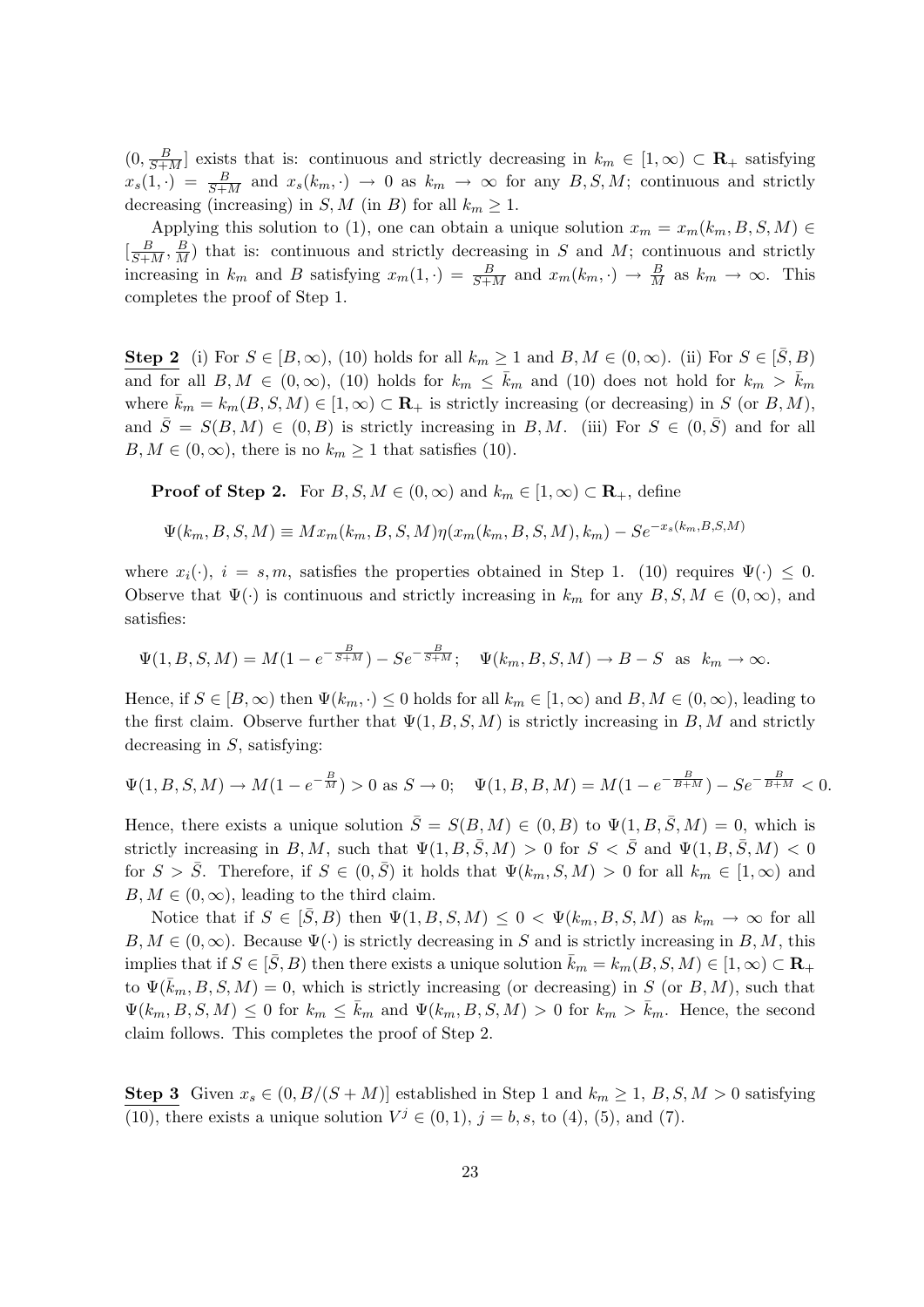**Proof of Step 3.** (4), (5), and (7) imply  $V^b$  satisfies

$$
V^b = \frac{e^{-x_s}}{1 - \beta x_s e^{-x_s}}.
$$

The R.H.S of this equation, denoted by  $\Upsilon_b(x_s)$ , is strictly decreasing in  $x^s \in (0,\infty)$  and satisfies:  $\Upsilon_b(\cdot) \to 1$  as  $x_s \to 0$ ;  $\Upsilon(\cdot) \to 0$  as  $x_s \to \infty$ . As equilibrium implies  $x_s \in (0, B/(S +$ M)], there exists a unique  $V^b \in (0,1)$  that satisfies  $V^b = \Upsilon_b(\cdot)$ . (4), (5), and (7) also imply

$$
V^{s} = \frac{1 - e^{-x_s} - x_s e^{-x_s}}{1 - \beta x_s e^{-x_s}}
$$

and this time, the R.H.S. of this equation, denoted by  $\Upsilon_s(x_s)$ , is strictly increasing in  $x^s \in$  $(0,\infty)$  and satisfies:  $\Upsilon_s(\cdot) \to 0$  as  $x_s \to 0$ ;  $\Upsilon_s(\cdot) \to 1$  as  $x_s \to \infty$ , thereby there exists a unique solution  $V^s \in (0,1)$ . This completes the proof of Step 3.

### Proof of Corollary 1

Step 1 in the proof of Theorem 1 showed that  $x_s = x_s(k_m, B, S, M)$  is strictly decreasing (or increasing) in  $k_m$ , S, M (or in B) while in Step 3 in the proof of Theorem 1 that  $V^s$  is strictly increasing in  $x_s$ , implying  $V^s$  is strictly decreasing (or increasing) in  $k_m$ , S, M (or in B).

### Proof of Proposition 1

Remember that  $\frac{dx_i}{dS} < 0$  and  $\frac{dx_i}{dM} < 0$ ,  $i = s, m$ . Differentiation yields

$$
\frac{d\varphi^i(x_i,\cdot)}{dS} = -\frac{\frac{k_i}{x_i}\left(1 - \frac{\Gamma(k_i+1,x_i)}{\Gamma(k_i+1)}\right)}{\eta(\cdot)^2}\frac{d\eta(\cdot)}{dx_i}\frac{dx_i}{dS} + \frac{\frac{d}{dx_i}\left[\frac{k_i}{x_i}\left(1 - \frac{\Gamma(k_i+1,x_i)}{\Gamma(k_i+1)}\right)\right]}{\eta(\cdot)}\frac{dx_i}{dS}.
$$

The first term in the L.H.S. of this equation is negative. To identify the sign of the second term, note that

$$
\frac{d}{dx_i} \left[ \frac{k_i}{x_i} \left( 1 - \frac{\Gamma(k_i + 1, x_i)}{\Gamma(k_i + 1)} \right) \right] = \frac{d}{dx_i} \left[ \sum_{j=k}^{\infty} \frac{x_i^j e^{-x_i}}{j!} \frac{k}{j+1} \right] = \sum_{j=k}^{\infty} \frac{x_i^{j-1} e^{-x_i} (j - x_i)}{j!} \frac{k}{j+1} > 0
$$

where the last inequality holds because of the fact that  $x_i < 1$ ,  $i = s, m$  if  $S \in [B, \infty)$ . Hence, the second term is negative and so  $\frac{d\varphi^{i}(x_i,\cdot)}{dS} < 0, i = s, m$ . Similar steps apply to show  $\frac{d\varphi^{i}(x_{i},\cdot)}{dM} < 0$  and  $\frac{d\varphi^{i}(x_{i},\cdot)}{dB} > 0$ ,  $i = s, m$ .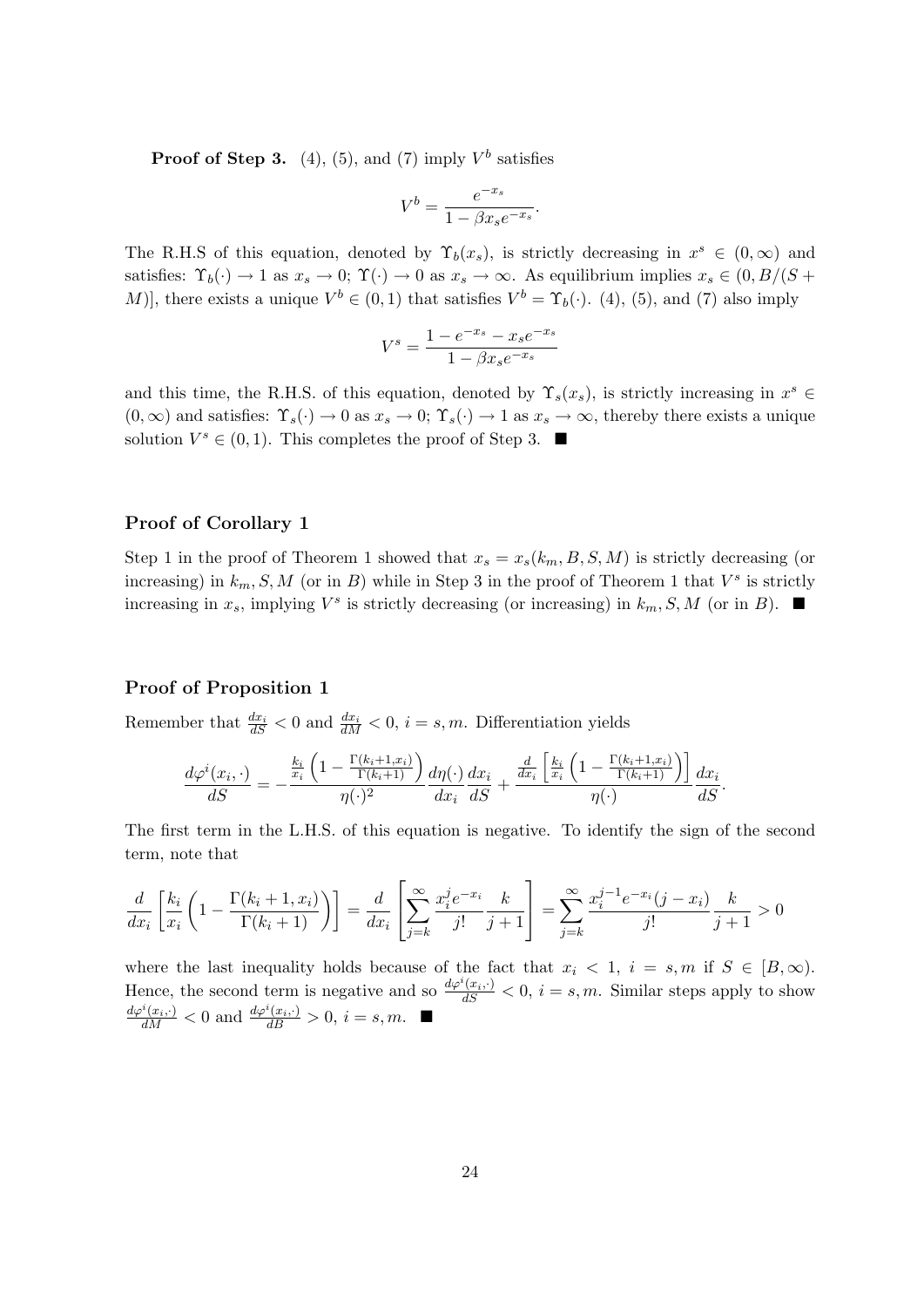### Proof of Proposition 2

The claims can be shown by using the following property (see Temme (1996) p.285):

$$
\frac{\Gamma(k_m, x_m)}{\Gamma(k_m)} \to D \quad \text{as} \quad k_m \to \infty \tag{12}
$$

where  $D \in [0, 1]$  satisfies:  $D = 1$  if and only if  $x_m < k_m$ ;  $D = 0$  if and only if  $x_m > k_m$ .

Throughout the proof given below, keep in mind that with  $G = Mk_m \in (0, \infty)$ , we have  $x_m \to \infty$  as  $k_m \to \infty$ . There are three cases to examine. Suppose  $G < B$ . Then  $x_m > k_m$  as  $k_m \to \infty$ . This leads to  $\frac{\Gamma(k_m, x_m)}{\Gamma(k_m)} \to 0$  as  $k_m \to \infty$  by (12) and so  $x_s \to \infty$  as  $k_m \to \infty$  by (11). However, this contradicts to (1) which requires  $x_s \in (0, B/S)$ . Hence,  $G < B$  as  $k_m \infty$  is not possible.

Suppose next that  $G = B$ . Then,  $x_m = k_m$  as  $k_m \to \infty$ , leading to

$$
\eta(x_m, k_m) = \frac{\Gamma(k_i, x_i)}{\Gamma(k_i)} + \frac{k_i}{x_i} \left( 1 - \frac{\Gamma(k_i + 1, x_i)}{\Gamma(k_i + 1)} \right) \to 1 \text{ as } k_m \to \infty
$$

because  $\frac{\Gamma(k_m+1,x_m)}{\Gamma(k_m+1)} - \frac{\Gamma(k_m,x_m)}{\Gamma(k_m)} = \frac{x_m^{km}e^{-x_m}}{\Gamma(k_m+1)} \to 0$  as  $k_m \to \infty$  for any  $\frac{x_m}{k_m} \in (0,\infty)$ . Since  $\Gamma(k_m,x_m)$  $\frac{(k_m, x_m)}{\Gamma(k_m)} \in (0, 1)$  as  $k_m \to \infty$  when  $x_m = k_m$  as  $k_m \to \infty$  by (12), this implies

$$
\varphi^m(x_i, k_i) = \frac{\frac{k_m}{x_m} \left(1 - \frac{\Gamma(k_m + 1, x_m)}{\Gamma(k_m + 1)}\right)}{\eta(x_m, k_m)} \in (0, 1) \text{ as } k_m \to \infty.
$$

Suppose finally that  $G > B$ . Then,  $x_m < k_m$  as  $k_m \to \infty$ , leading to  $\frac{\Gamma(k_m, x_m)}{\Gamma(k_m)} \to 1$  and  $\eta(x_m, k_m) \to 1$  as  $k_m \to \infty$ , which further implies  $\varphi^m(x_i, k_i) \to 0$  as  $k_m \to \infty$ .

### Proof of Proposition 3

Differentiating the net trading surplus yields

$$
\frac{d}{dS}\left(1 - \beta(V^b + V^s)\right) = \frac{d}{dS}\left(\frac{1 - \beta}{1 - \beta x_s e^{-x_s}}\right) = \frac{\beta(1 - \beta)e^{-x_s}(1 - x_s)}{(1 - \beta x_s e^{-x_s})^2}\frac{dx_s}{dS} < 0
$$

where I use the expression for  $V^b$ ,  $V^s$  given in the proof of Theorem 1 to derive the first equation, and the last inequality follows from the fact that  $x_s < 1$  for all  $S \in [B,\infty)$ ,  $M \in$  $(0, \infty)$  and  $k_m \geq 1$  and  $\frac{dx_s}{dS} < 0$  (see Step 1 in the proof of Theorem 1). Combined with  $\frac{d\varphi^m(\cdot)}{dS} < 0$  (as shown in Proposition 1), this proves

$$
\frac{d}{dS}(p_m - \beta V^s) = \frac{d\varphi^m(\cdot)}{dS} \left(1 - \beta(V^b + V^s)\right) + \varphi^m(\cdot)\frac{d}{dS}\left(1 - \beta(V^b + V^s)\right) < 0.
$$

A similar procedure applies to show  $\frac{d}{dB}(p_m-\beta V^s) > 0$ ,  $\frac{d}{dM}(p_m-\beta V^s) < 0$ , and  $\frac{d}{d\beta}(p_m-\beta V^s) <$  $0.$   $\blacksquare$ 

### Proof of Proposition 4

The claims are immediate by noting that  $\varphi^m(\cdot) \to 0$  as  $k_m \to \infty$  if and only if  $Mk_m > B$  (as shown by Proposition 2), leading to  $p_m - \beta V^s = \varphi^m(\cdot)(1 - \beta(V^b + V^s)) \to 0$  as  $k_m \to \infty$ .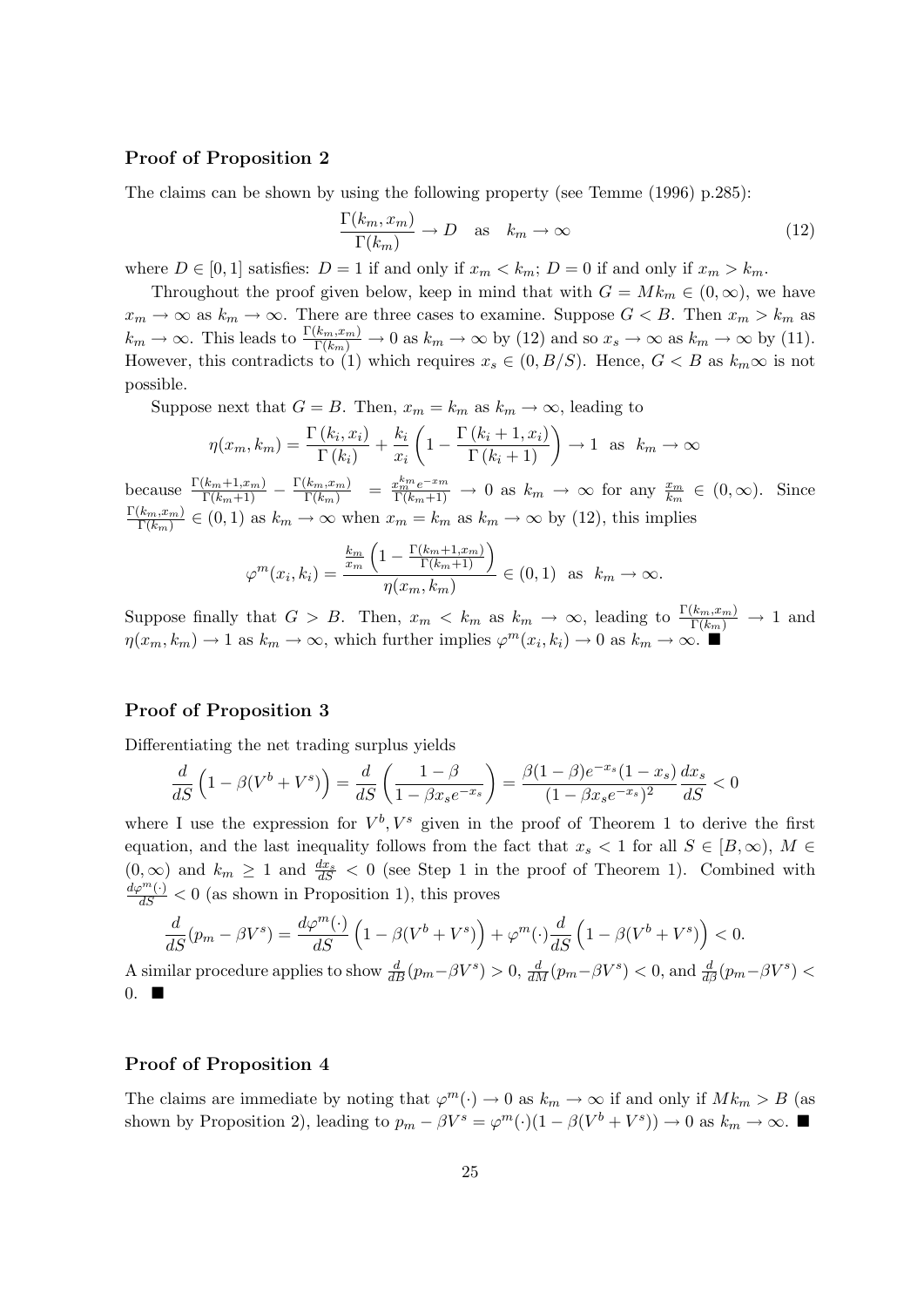## References

- [1] Acemoglu, D., and R. Shimer (1999), Holdups and Efficiency with Search Frictions, International Economic Review, 40, 827-849.
- [2] Aguirregabiria, V. (1999), The Dynamics of Markups and Inventories in Retailing Firms, Review of Economic Studies,, 66, 275-308.
- [3] Aguirregabiria, V. (2003), Strategic Stockouts in Supermarkets, Boston University manuscript.
- [4] Burdett, K., and M. Coles (1999), Long-Term Partnership Formation: Marriage and Employment, Economic Journal, 109, 307-334.
- [5] Burdett, K., S. Shi, and R. Wright (2001), Pricing and Matching with Frictions, Journal of Political Economy, 109, 1060-85.
- [6] Chevalier, J.A. (1995), Do LBO Supermarkets Charge More? An Empirical Analysis of the Effects of the LBOs on Supermarket Pricing, Journal of Finance 50, 1095-1112.
- [7] Coles, M., and J. Eeckhout (2003), Indeterminancy and Directed Search, Journal of Economic Theory 111, 265-276.
- [8] Faig, M., and B. Jerez (2005), A Theory of Commerce, Journal of Economic Theory, 22, 60-99.
- [9] Galbraith, J.K. (1952), American Capitalism: The Concept of Countervailing Power. Boston: Houghton Mifflin.
- [10] Hendershott, T., and J. Zhang (2006), A Model of Direct and Intermediated Sales, Jurnal of Economics and Management Strategy, 15, 279-316.
- [11] Julien, B., J. Kennes and I. King (2000), Bidding for Labor, Review of Economic Dynamics, 3, 619-649.
- [12] Lagos, R. and R. Wright (2005), A Unified Framework for Monetary Theory and Policy Analysis, Journal of Political Economy, 113, 463-484.
- [13] Li, Y. (1998), Middlemen and Private Information, Journal of Monetary Economics, 42, 131-159.
- [14] Loertscher, S. (2007), Horizontally Differentiated Market Makers. Journal of Economics and Management Strategy, 16, 793825.
- [15] McAfee, R.P. (1993), Mechanism Design by Competing Sellers, Econometrica, 61, 1281- 1312.